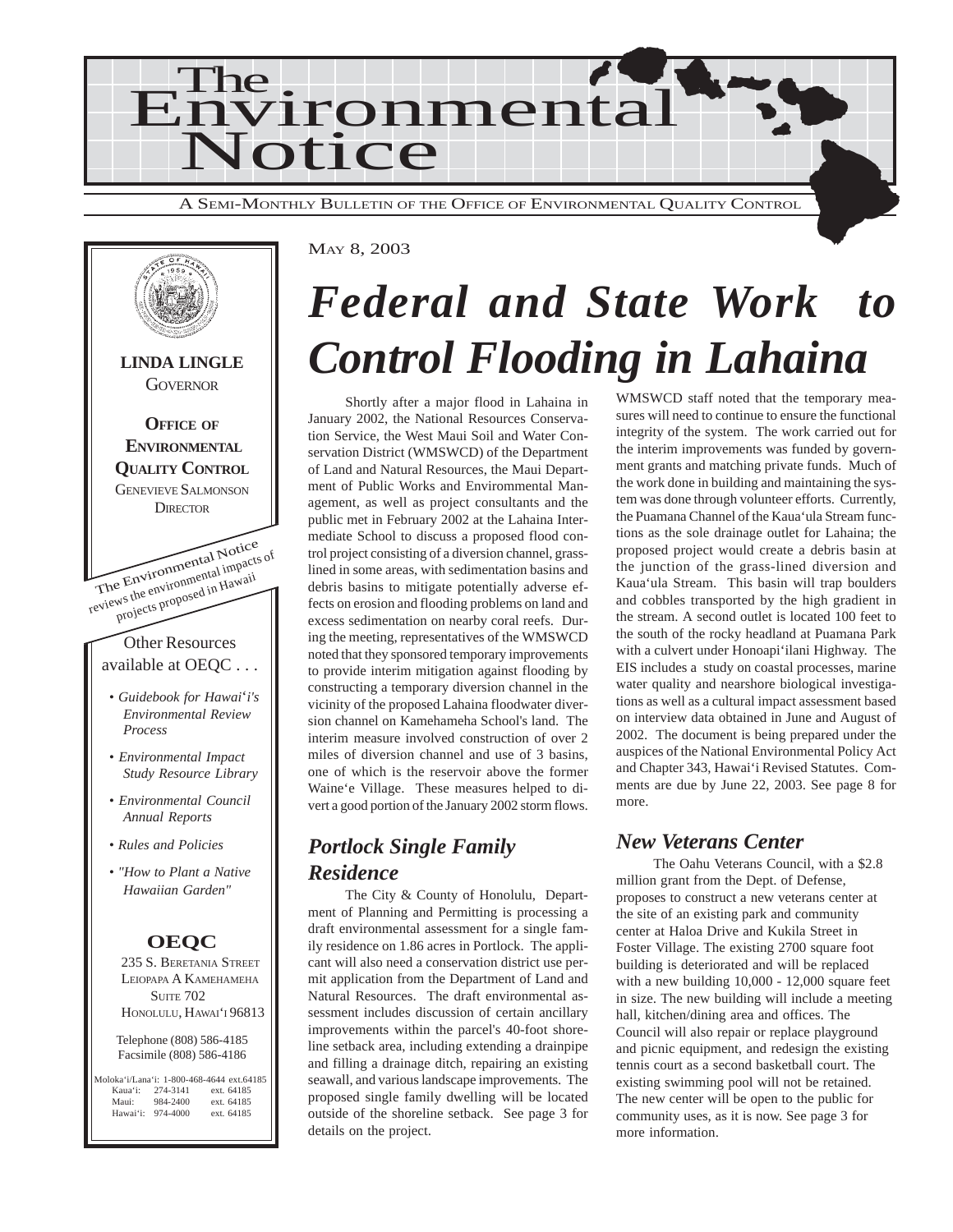# Table of Contents

#### MAY 8, 2003

### **1.** O'ahu Notices

| <b>Draft Environmental Assessments</b>                                |
|-----------------------------------------------------------------------|
| <b>Final Environmental Assessments/</b>                               |
| <b>Findings of No Significant Impacts (FONSI)</b>                     |
|                                                                       |
| (4) Sand Island Wastewater Treatment Plant New In-Vessel              |
|                                                                       |
| (5) Seagull Schools Kapolei, Daycare and Caretaker's Unit  5          |
| <b>National Environmental Policy Act (NEPA)</b>                       |
| Prescribed Burn at Schofield Barracks Military Reservation, Island of |
|                                                                       |
|                                                                       |
| <b>Previously Published Projects Pending Public Comments</b>          |
|                                                                       |
|                                                                       |

### 3 **Maui Notices**

| <b>Draft Environmental Assessments</b>       |  |
|----------------------------------------------|--|
|                                              |  |
| <b>Draft Environmental Impact Statements</b> |  |
|                                              |  |

### 6 **Hawai'i Notices**

#### **Final Environmental Assessments/ Findings of No Significant Impacts (FONSI)** (1) Hilo International Airport [.............................................................. 10](#page-9-0) [\(2\) Pu'uanahulu Purchase of Road Remnant](#page-9-0) .................................... 10 [\(3\) Wai'aha Production Well and Reservoir....................................... 11](#page-10-0) **Previously Published Projects Pending Public Comments** Draft Environmental Assessments [.................................................... 12](#page-11-0)

| Environmental Impact Statement Preparation Notices  12 |  |
|--------------------------------------------------------|--|

### 7 **Kaua'i Notices**

#### **Draft Environmental Assessments**

|--|

#### **Final Environmental Assessments/**

**Findings of No Significant Impacts (FONSI)** [\(2\) Kapa'a Homesteads Well No. 3 ................................................... 13](#page-12-0)

### 0 **Land Use Commission Notices**

Ewa Makai Development ................................................................... 15

### s **Shoreline Notices**

### V **Pollution Control Permit Applications**

### x **Enforcement Notices**

| Formal Enforcement Actions and Settlements Completed by DOH  19 |  |
|-----------------------------------------------------------------|--|

### ^ **Coastal Zone News**

[Special Management Area \(SMA\) Minor Permits](#page-19-0) .............................. 20

### J **Federal Notices**

| Anchorage Grounds and Security Zones for O'ahu, Maui, Hawai'i and      |  |
|------------------------------------------------------------------------|--|
|                                                                        |  |
| Notice of Intent to Repatriate Kohala and Ka'u Cultural Items from the |  |
|                                                                        |  |
|                                                                        |  |

### **P** NEPA Announcements

*OEQC intends to make the information in this bulletin accessible to everyone. Individuals that require this material in a different format (such as large type or braille), should contact our office for assistance.*

| The Environmental Notice | <b>Office of Environmental Quality Control</b> | Page 2 |
|--------------------------|------------------------------------------------|--------|
|--------------------------|------------------------------------------------|--------|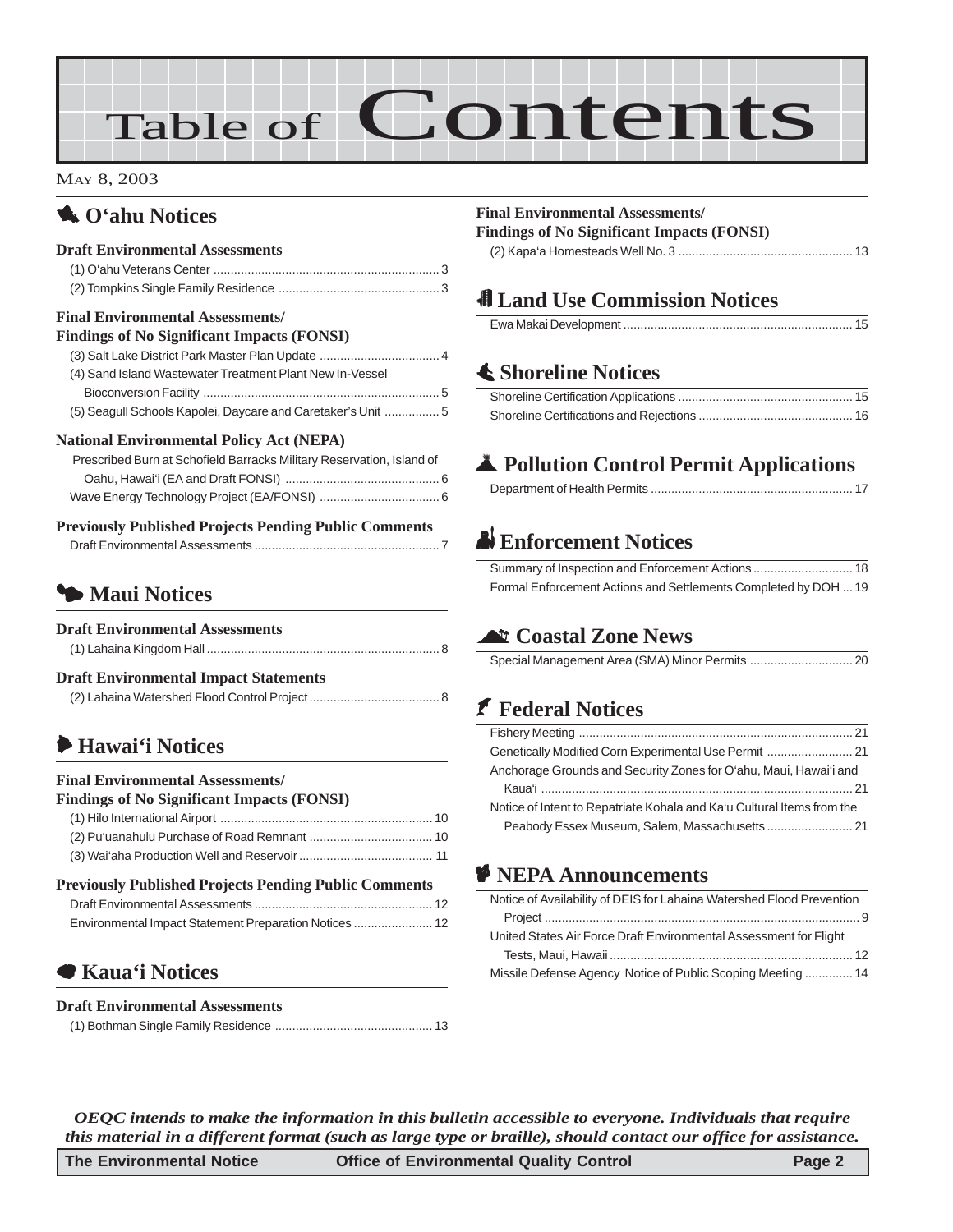#### MAY 8, 2003

### <span id="page-2-0"></span>**Draft Environmental Assessments**

### 1 **(1) O'ahu Veterans Center**

| District:             | سمهو<br>Honolulu                            |
|-----------------------|---------------------------------------------|
| TMK:                  | 9-9-046:070                                 |
| Applicant:            | O'ahu Veterans Council                      |
|                       | 1563 Molina Street                          |
|                       | Honolulu, Hawai'i 96818                     |
|                       | Contact: Fred Ballard (433-0049)            |
|                       | <b>Approving Agency/Accepting</b>           |
| <b>Authority:</b>     | City & County of Honolulu                   |
|                       | Department of Planning & Permitting         |
|                       | 650 South King Street                       |
|                       | Honolulu, Hawai'i 96813                     |
|                       | Contact: Bob Stanfield (527-6094)           |
| <b>Consultant:</b>    | PlanPacific                                 |
|                       | 345 Queen Street, Suite 802                 |
|                       | Honolulu, Hawai'i 96813                     |
|                       | Contact: Dina Wong (521-9418 x 14)          |
| <b>Public Comment</b> |                                             |
| Deadline:             | June 7, 2003                                |
| Status:               | DEA First Notice pending public comment.    |
|                       | Address comments to the applicant with      |
|                       | copies to the approving agency or accepting |
|                       | authority, the consultant and OEQC.         |
| <b>Permits</b>        | Zone Change, CUP, Grading,                  |

The O'ahu Veterans Council (OVC) proposes to develop the O'ahu Veterans Center on the site of the existing Foster Village Community Center. The OVC will continue the Foster Village Community Association's longstanding practice of making the meeting hall available to the community for classes, seminars, church and community group meetings, and parties. The 2.8-acre subject property (Tax Map Key 9-9- 046:070) is located one block inside the entrance to Foster Village, where Ala Oli Street intersects Haloa Drive. The proposed O'ahu Veterans Center will be built on the site of the existing community center building and swimming pool, which will be demolished.

The proposed O'ahu Veterans Center will be a singlestory structure no more than 25 feet high. The Center will be approximately 10,000 square feet in size, and no larger than 12,000 square feet. The multi-purpose meeting hall will be



**O'ahu Notices**

designed for up to 200 people and will have an attached kitchen/dining area. The accessory offices will have a separate entry that can be secured during evenings and weekends, when the meeting hall may be in use. Restrooms will be accessible from both the meeting hall and the offices. The complex will have outdoor picnic areas and play equipment for small children. The existing park and basketball court will be improved. The existing tennis court will be transformed into a second basketball court. Parking will be provided in the existing lot adjacent to the building site.

Once construction is completed, it is anticipated that the proposed action will not have an adverse impact upon the environment; thus, no long-term mitigative measures are necessary. On the contrary, the proposed O'ahu Veterans Center and improved park facilities will add to the quality of social, educational, and recreational opportunities available to veteran groups and residents of the surrounding community.

### 1 **(2) Tompkins Single Family Residence**

| District:  | Honolulu                           |
|------------|------------------------------------|
| TMK:       | $3-9-26:5$                         |
| Applicant: | ATS 1998 Trust (702-878-8066)      |
|            | Trustees Andrew and Susan Tompkins |
|            | 725 Rancho Circle                  |
|            | Las Vegas, NV 89107-4619           |

**Required**: Building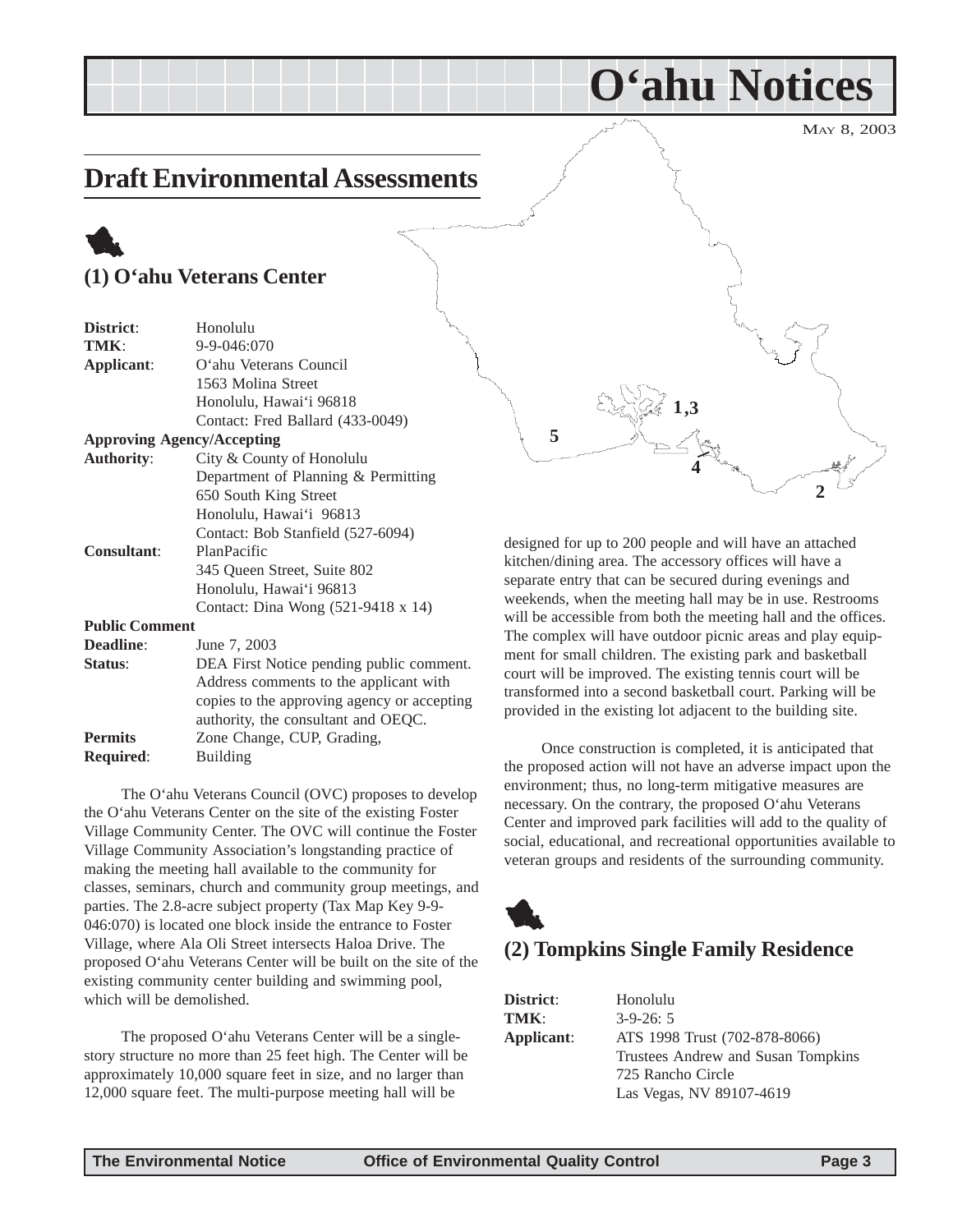## <span id="page-3-0"></span>**O'ahu Notices**

#### MAY 8, 2003

#### **Approving Agency/Accepting**

| <b>Authority:</b>     | City and County of Honolulu                 |
|-----------------------|---------------------------------------------|
|                       | Department of Planning and Permitting       |
|                       | 650 South King Street, 7th Floor            |
|                       | Honolulu, Hawai'i 96813                     |
|                       | Contact: Ardis Shaw-Kim (527-5349)          |
| <b>Consultant:</b>    | Wilson Okamoto Corporation                  |
|                       | 1907 South Beretania Street, Suite 400      |
|                       | Honolulu, Hawai'i 96826                     |
|                       | Contact: Rodney Funakoshi (946-2277)        |
| <b>Public Comment</b> |                                             |
| <b>Deadline:</b>      | June 7, 2003                                |
| Status:               | DEA First Notice pending public comment.    |
|                       | Address comments to the applicant with      |
|                       | copies to the approving agency or accepting |
|                       | authority, the consultant and OEQC.         |
| <b>Permits</b>        | SSV; CDUP; Sec. 401 WQC; CZM                |
| <b>Required:</b>      | <b>Consistency Determination; NPDES</b>     |
|                       |                                             |

The Applicant, ATS 1998 Trust, plans to construct a single-family residence on a 1.86 acre lot at Portlock, Oahu. In conjunction with construction of the single family dwelling, the applicant proposes work and structures within the 40 foor shoreline setback and State Conservation District including a drainpipe extension, earth movement (cut and fill), landscape improvements and repairs to an existing seawall.

Landscape improvements within the 40-foot shoreline setback include planting ornamental trees and shrubs, grading, placement of existing on-site boulders to form a berm, rock-formed seating, fencing, stepping stones, irrigation and lighting.

A 36-inch concrete drainpipe that collects runoff from streets above the property presently discharges into an open drainage ditch on the property. From that point, storm water flows across the property to discharge at the shoreline. The applicant proposes to extend the drainpipe to the existing seawall, placing it in the drainage ditch and burying it.

At the seaward property boundary is an existing CMU seawall, approximately 150 feet long and 6 feet high as measured from the seaward side. The wall is old and in need of repair. Proposed improvements include placing a 6-inch layer of gunite over the seaward face of the seawall and placing a 24-inch wide concrete cap at the top.

### **Final Environmental Assessments/Findings of No Significant Impacts (FONSI)**



### **(3) Salt Lake District Park Master Plan Update**

| District:                         | Honolulu                               |
|-----------------------------------|----------------------------------------|
| TMK:                              | 1-1-63: Parcels 14 and 18              |
| Applicant:                        | City and County of Honolulu            |
|                                   | Department of Design and Construction  |
|                                   | 650 South King Street, 11th Floor      |
|                                   | Honolulu, Hawai'i 96813                |
|                                   | Contact: Stanford Kuroda (523-4755)    |
| <b>Approving Agency/Accepting</b> |                                        |
| <b>Authority:</b>                 | Same as above.                         |
| <b>Consultant:</b>                | R.M. Towill Corporation                |
|                                   | 420 Waiakamilo Road, Suite 411         |
|                                   | Honolulu, Hawai'i 96817                |
|                                   | Contact: Chester Koga (842-1133)       |
| Status:                           | FEA/FONSI issued, project may proceed. |
| <b>Permits</b>                    |                                        |
| <b>Required:</b>                  | Building, NPDES, Grading, CDUA         |

Salt Lake District Park was originally developed in the 1980s as a multi-use, district-level recreational facility with playing fields augmented by developed areas such as sports courts and playing fields, gymnasium, swimming pool and meeting rooms. Not all of those improvements were completed. The 2002 Master Plan Update addresses deficiencies in existing park facilities and proposes development of new recreational facilities to increase the value of the park as a community resource. Improvements include regrading and regrassing existing multi-purpose fields in the Makai Area and construction of a multi-purpose building and drainage ditch in the Mauka Area. Master Plan Update also documents any "as built" changes from the 1980 Master Plan. The future development of the Park will be accomplished in phases as funds become available.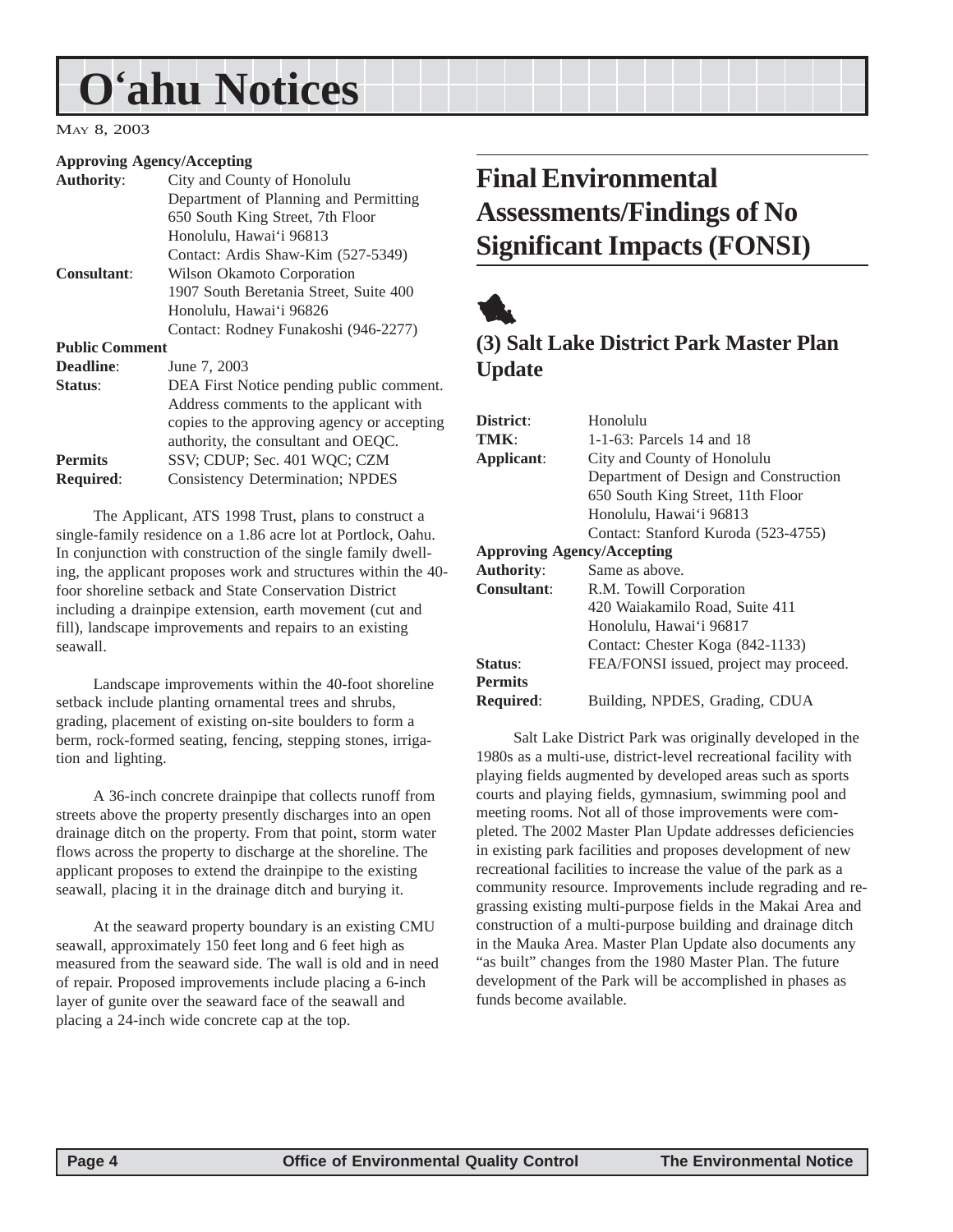## **O'ahu Notices**

MAY 8, 2003

<span id="page-4-0"></span>Preparation of the Master Plan Update included an evaluation of environmental conditions to determine the overall impact of construction activities and the impacts of park improvements on the surrounding area. Impacts anticipated include: construction noise, fugitive dust and construction traffic; increased vehicle traffic, and increased parking requirements.

The City & County of Honolulu, Department of Parks and Recreation, developed in 1980 the Salt Lake District Park Master Plan and Environmental Impact Statement to guide proposed development of this recreational facility. The purpose of the plan was to assure that as park components were developed, they would be functionally and aesthetically consistent with each other and compatible with the surrounding community. The 1980 Master Plan also allowed for flexibility to accommodate future adjustments and modifications to meet the changing needs of the community.



### **(4) Sand Island Wastewater Treatment Plant New In-Vessel Bioconversion Facility**

| District:                         | Honolulu                               |
|-----------------------------------|----------------------------------------|
| TMK:                              | $1 - 5 - 041:005$                      |
| Applicant:                        | Synagro-WWT, Inc.                      |
|                                   | 1110 Benfield Blvd., Suite B           |
|                                   | Millerville, MD 21108                  |
|                                   | Contact: Jim Hecht (410-729-1440)      |
| <b>Approving Agency/Accepting</b> |                                        |
| <b>Authority:</b>                 | City and County of Honolulu            |
|                                   | Department of Environmental Services   |
|                                   | 1000 Uluohia Street, Suite 308         |
|                                   | Kapolei, Hawai'i 96707                 |
|                                   | Contact: Wilma Namumnart (692-5159)    |
| <b>Consultant:</b>                | Analytical Planning Consultants, Inc.  |
|                                   | 928 Nu'uanu Avenue, Suite 502          |
|                                   | Honolulu, Hawai'i 96817                |
|                                   | Contact: Don Clegg (536-5695)          |
| Status:                           | FEA/FONSI issued, project may proceed. |
| <b>Permits</b>                    |                                        |
| <b>Required:</b>                  | SMA                                    |
|                                   |                                        |

The applicant is requesting a Special Management Area Permit from the City and County of Honolulu to construct a new In-Vessel Bioconversion Facility at the Sand Island

WWTP. The WWTP has used low pressure oxidation for sludge stabilization, incineration for volume reduction, and has landfilled incinerator ash since the Facility went into service in 1981. For the past decade the incinerator has not been in operation, and LPO and landfill disposal of the sludge has become an undesirable option. The City has selected anaerobic digestion, followed by centrifuge dewatering, heat drying and pelletization as a favored alternative for stabilization, treatment and beneficial use of the dewatered sludge due to its low energy consumption, production of a renewable fuel source and minimal environmental impacts. The project will be located within the existing footprint of the WTTP and will include the addition of a 115 foot high digester and a sludge storage tank. The existing incinerator area in the Solids Handling Building will be converted to house the dryer operation.

The proposed project is anticipated to have no adverse or significant impacts to the surrounding area. Impacts to air and noise quality will be short term during construction. The proposed project will support the current and predicted increase in the plant's treatment capacity.



### **(5) Seagull Schools Kapolei, Daycare and Caretaker's Unit**

| District:                         | 'Ewa                                   |
|-----------------------------------|----------------------------------------|
| TMK:                              | $9-1-106$ :: 13                        |
| Applicant:                        | Seagull Schools Inc.                   |
|                                   | 1300 Kailua Road                       |
|                                   | Kailua, Hawai'i 96734                  |
|                                   | Contact: Chuck Larson (261-8534)       |
| <b>Approving Agency/Accepting</b> |                                        |
| <b>Authority:</b>                 | City and County of Honolulu            |
|                                   | Department of Community Services       |
|                                   | 715 South King Street, Suite 311       |
|                                   | Honolulu, Hawai'i 96813                |
|                                   | Contact: Avis Kamimura (523-4437)      |
| Consultant:                       | Environmental Communications, Inc.     |
|                                   | 1188 Bishop Street, Suite 2210         |
|                                   | Honolulu, Hawai'i 96813                |
|                                   | Contact: Taeyong Kim (528-4661)        |
| Status:                           | FEA/FONSI issued, project may proceed. |
| <b>Permits</b>                    |                                        |
| Required:                         | Grading, Building, Sewer Connection    |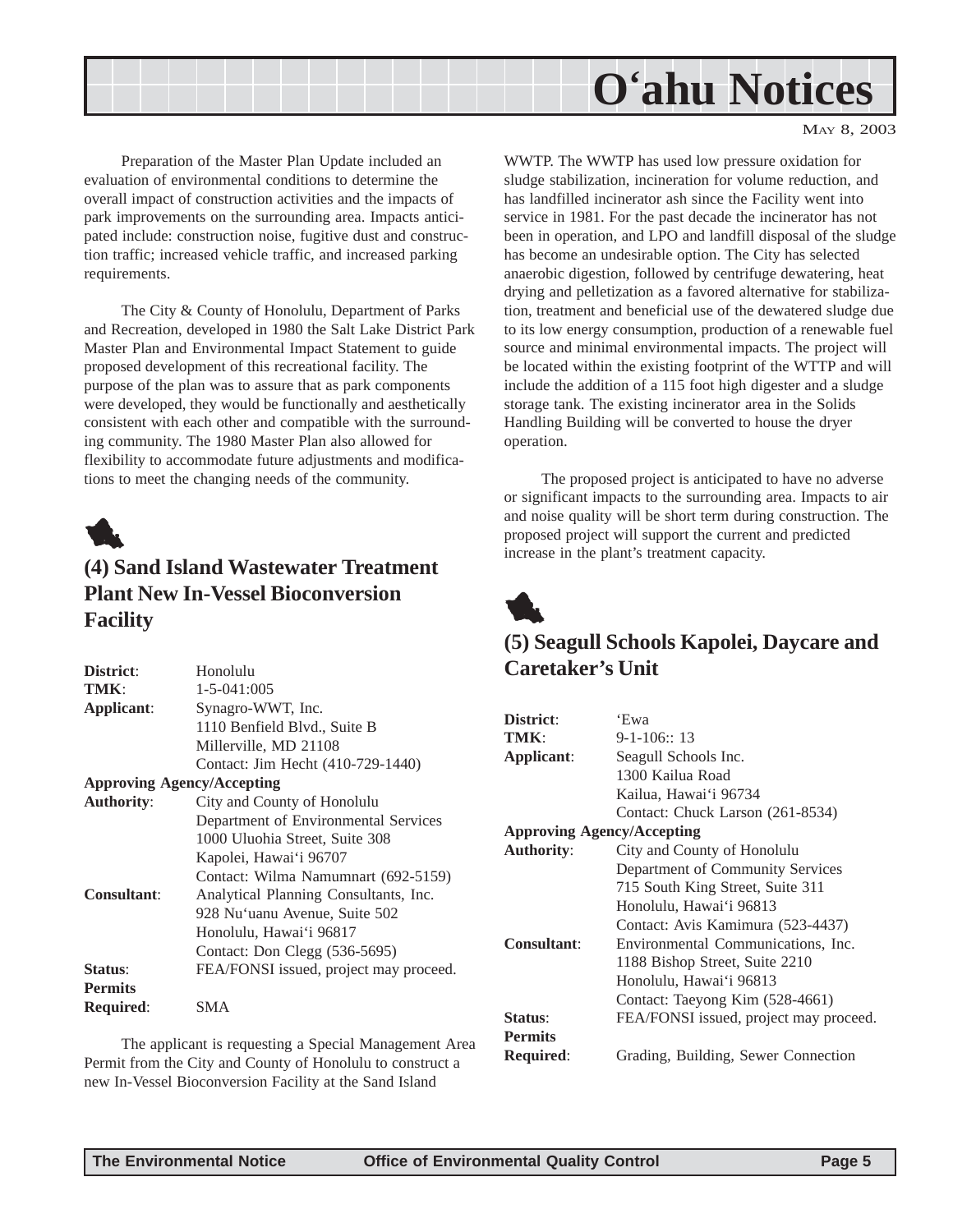## <span id="page-5-0"></span>**O'ahu Notices**

MAY 8, 2003

Seagull Schools Incorporated is proposing the expansion on it's Kapolei campus with the addition of an adult daycare building and a caretaker's apartment. The proposed addition will be located adjacent to an existing adult daycare multipurpose room and pavilion area. The daycare facility will consist of a multipurpose room, grooming area, toilets, office, and storage areas. The proposed caretaker's unit will be located on the second floor of the daycare building. The total area of the proposed structure is approximately 3,126 gross square feet.

Access to the building will be provided directly from a Handivan drop-off area located immediately off the entry of the parking lot for the facility. The addition will also be accessible from the walkways surrounding the central playground.

The area on the campus planned for the proposed addition is presently maintained as a lawn and will not require any significant grading or topographic alteration. The Seagull School Kapolei campus also provides preschool education in a cluster of adjacent classrooms. Surrounding uses include a commercial building to the northwest and the Kapolei Regional Park which bounds the western, southern and eastern sides of the campus.

No significant impacts are expected from the proposed action. The use is consistent with existing uses provided by the school. The project is located within the B-2 Community Business zoning district. Community Development Block Grant funds will be used for the construction of the project.

### **National Environmental Policy Act (NEPA)**



### **Prescribed Burn at Schofield Barracks Military Reservation, Island of Oahu, Hawai'i (EA and Draft FONSI)**

**District**: Wahiawa **Applicant**: Department of the Army Contact: Peter Yuh, Jr. (656-2878 x 1051) **Public Comment Deadline**: May 15, 2003

The U.S. Army, Hawai'i has prepared an Environmental Assessment (EA) and Draft Finding of No Significant Impact (FNSI) for its proposal to conduct a prescribed burn at Schofield Barracks. The purpose of the prescribed burn is to clear vegetation from portions of the West Range training area to perform unexploded ordnance (UXO) clearance and archaeological surveys. Additionally, the prescribed burn would help minimize accidental wildfires by reducing the existing vegetative fuel load in the range impact area. Approximately 1,200-1,500 acres of the Schofield Barracks West Range impact area would be burned. The prescribed burn would be segregated into three separate burn areas and conducted over a 5-6 day period starting around June 7, 2003. Approximately three weeks prior to the prescribed burn, aerial spraying of herbicide would be applied to reduce live vegetation to help ensure burn objectives are met.

This proposed action has been coordinated with the U.S. Fish and Wildlife Service, State Department of Health Clean Air Branch, State Historic Preservation Officer, and State Department of Agriculture. Additionally, the Army will also coordinate with the Federal and City and County Fire Departments to be on-site during the prescribed burn. The EA concludes that the proposed prescribed burn does not constitute a major federal action having significant effects on the quality of the environment. Copies of the EA and Draft FNSI are available for review at the Wahiawa and Mililani public libraries, and on the web at www.sbcteis.com. Copies can also be obtained by contacting Peter Yuh, Jr. at (808) 656-2878, extension 1051. Comments should be provided by May 15, 2003 and sent to: Peter Yuh, Jr., NEPA Coordinator, Directorate of Public Works, U.S. Army Garrison, Hawai'i, Schofield Barracks, HI 96857-5013, Fax: 656-1039, Email: yuhp@schofield.army.mil.

At the conclusion of the review period, the Army will respond to any comments, and finalize and sign the FNSI, if appropriate.



### **Wave Energy Technology Project (EA/ FONSI)**

| District:  | Ko'olaupoko                                  |
|------------|----------------------------------------------|
| Applicant: | Pacific Division, Naval Facilities Engineer- |
|            | ing Command for Office of Naval Research     |
|            | 258 Makalapa Drive, Suite 1000               |
|            | Pearl Harbor, Hawai'i 96860-3134             |
|            | Contact: Connie Chang (471-9338)             |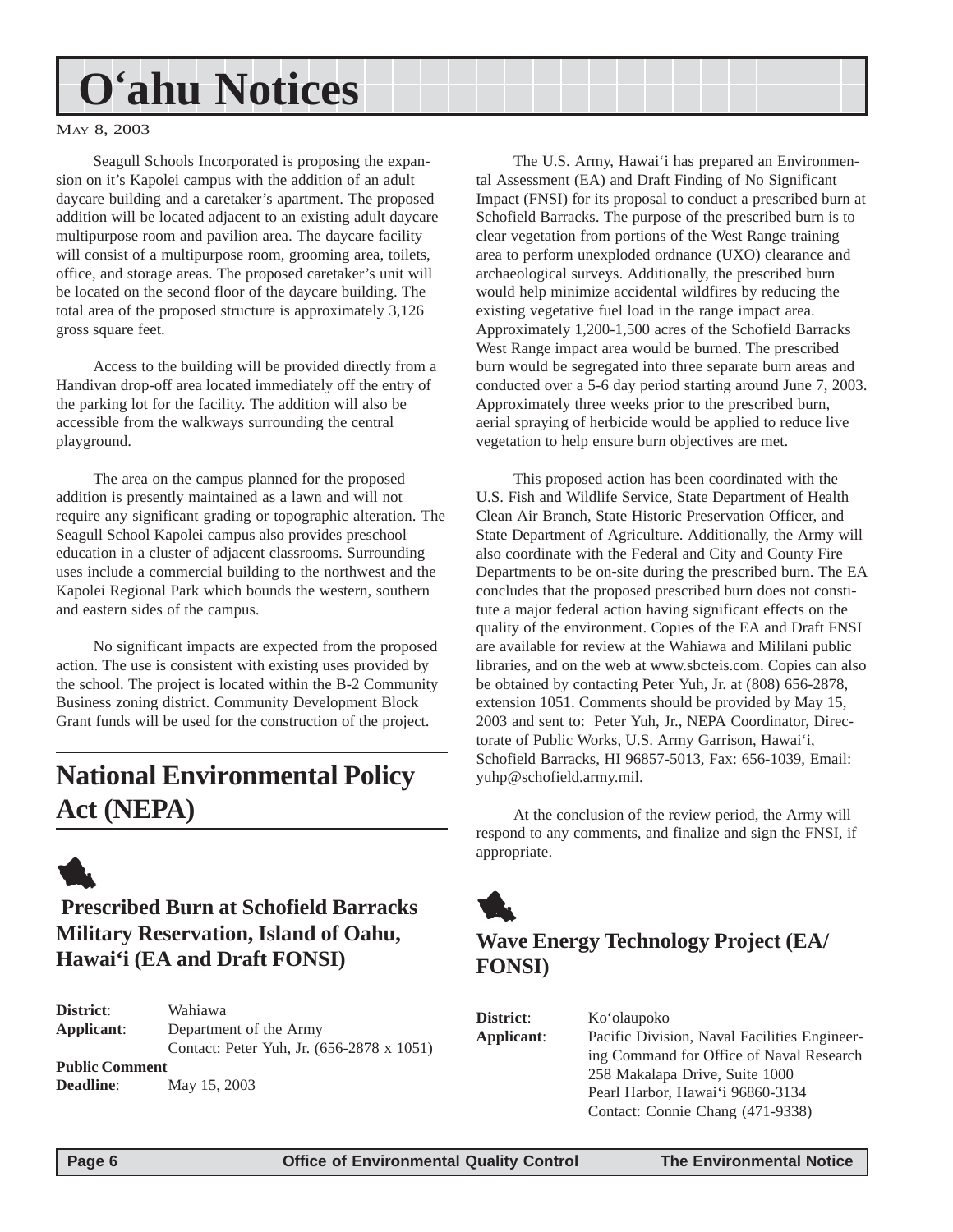<span id="page-6-0"></span>

#### MAY 8, 2003

#### **Approving Agency/Accepting**

| <b>Authority:</b>  | Office of the Chief of Naval Operations  |
|--------------------|------------------------------------------|
|                    | 2000 Navy Pentagon                       |
|                    | Washington, DC 20350-2000                |
|                    | Contact: Agnes Peters (703-604-5421)     |
| <b>Consultant:</b> | Belt Collins Hawai'i Ltd                 |
|                    | 2153 North King Street, Suite 200        |
|                    | Honolulu, Hawai'i 96819                  |
|                    | Contact: Ms. Lesley Matsumoto (521-5361) |

The Department of the Navy has prepared an Environmental Assessment (EA) and has determined that an Environmental Impact Statement is not required for the proposed installation and testing of a Wave Energy Technology project at Marine Corps Base Hawai'i (MCBH) Kane'ohe Bay. Based on information gathered during preparation of the EA, the project will not significantly impact human health or the environment.

The proposed action is the phased installation and operational testing of up to six Wave Energy Conversion (WEC) buoys off the North Beach at MCBH Kane'ohe Bay for a period up to five years. The innovative, non-polluting energy technology, if demonstrated to be efficient, reliable, and cost-effective, could be used to provide supplemental electrical power to suitable coastal Department of Defense sites. Each buoy is expected to produce an average of 20 kW of power, which is sufficient to power four to six typical, single-family residences. A peak output of 40 kW of power is envisioned for each buoy.

The WEC buoys would be anchored in about 100 feet of water at a distance from shore of approximately 3,900 feet. Mechanical energy generated from the up and down motion of the buoy would be converted into electrical energy. The power would be transmitted to shore by means of an armored and shielded undersea power cable connected to a land transmission cable. The land cable is routed to the existing MCBH Kane'ohe Bay electrical grid system.

### **Previously Published Projects Pending Public Comments**

#### **Draft Environmental Assessments**

#### 1 **Helemano Watershed Protection Project**

**Applicant**: Kamehameha Schools 567 South King Street, Suite 200 Honolulu, Hawai'i 96813 Contact: Manabu Tagomori (534-3866)

**Approving Agency/Accepting Authority**: Department of Land and Natural Resources P.O. Box 621 Honolulu, Hawai'i 96809 Contact: Matthew Myers (587-0382) **Public Comment Deadline**: May 23, 2003 **1. Ma'ili Beach Park Improvements Applicant**: City and County of Honolulu

Department of Design and Construction 650 South King Street, 11th Floor Honolulu, Hawai'i 96813 Contact: Laverne Higa (527-6246) **Approving Agency/Accepting Authority**: Same as above. **Public Comment**

#### **1. Pietsch Pier at Wailupe Circle**

**Deadline**: May 23, 2003

| Applicant:        | Michael Pietsch (521-0259)               |
|-------------------|------------------------------------------|
|                   | 292 Wailupe Circle Drive                 |
|                   | Honolulu, Hawai'i 96821                  |
|                   | <b>Approving Agency/Accepting</b>        |
| <b>Authority:</b> | Department of Land and Natural Resources |
|                   | 1151 Punchbowl Street, Room 131          |
|                   | Honolulu, Hawai'i 96813                  |
|                   | Contact: Matthew Myers (587-0382)-       |
|                   | correction to the $4/23/03$ notice.      |

#### **Public Comment**

#### 1 **Waimanalo Beach Park Canoe Halau**

**Applicant**: City and County of Honolulu Department of Design and Construction 650 South King Street, 11th Floor Honolulu, Hawai'i 96813 Contact: Wesley Obata (523-4783)

**Approving Agency/Accepting**

**Authority**: Same as above. **Public Comment Deadline**: May 23, 2003

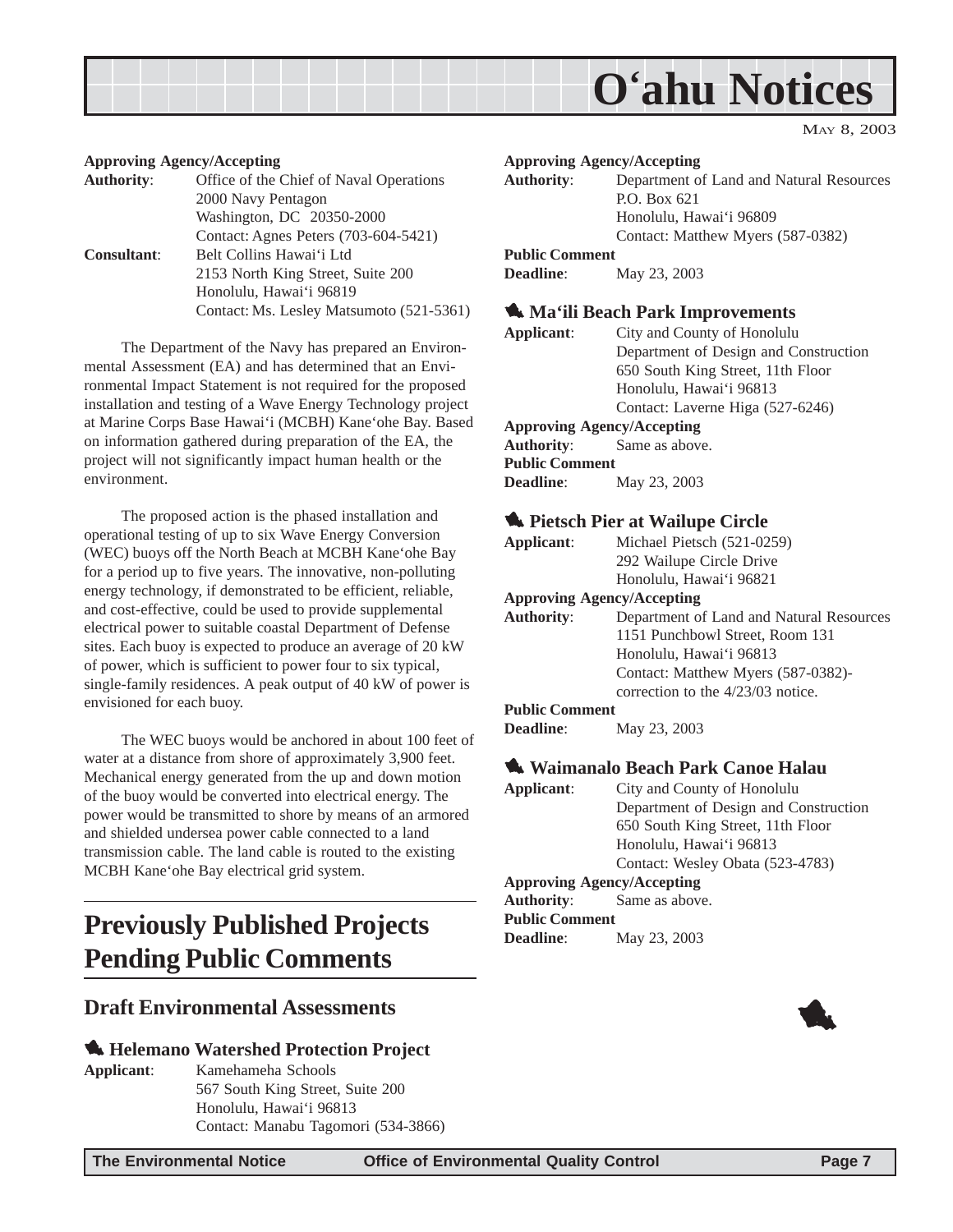## <span id="page-7-0"></span>**Maui Notices**

MAY 8, 2003

### **Draft Environmental Assessments**

### $\bullet$ **(1) Lahaina Kingdom Hall**

| District:             | Lahaina                                  |
|-----------------------|------------------------------------------|
| TMK:                  | $4-5-04$ : 42 and 44                     |
| Applicant:            | County of Maui                           |
|                       | Department of Planning                   |
|                       | 250 South High Street                    |
|                       | Wailuku, Hawai'i 96793                   |
|                       | Contact: Michael Foley (270-7735)        |
|                       | <b>Approving Agency/Accepting</b>        |
| <b>Authority:</b>     | Same as above.                           |
| <b>Consultant:</b>    | Munekiyo & Hiraga, Inc.                  |
|                       | 305 High Street, Suite 104               |
|                       | Wailuku, Hawai'i 96793                   |
|                       | Contact: Michael Munekiyo (244-2015)     |
| <b>Public Comment</b> |                                          |
| <b>Deadline:</b>      | June 7, 2003                             |
| Status:               | DEA First Notice pending public comment. |
|                       | Address comments to the applicant with   |
|                       | copies to the consultant and OEQC.       |
| <b>Permits</b>        | SMA, Special Use, Demolition, Grading,   |
| <b>Required:</b>      | Building                                 |

**1 2**

The Lahaina Congregation of Jehovah's Witnesses proposes to construct a new Kingdom Hall and onsite parking at 75 and 91 Pu'unoa Place, Lahaina, Maui, Hawai'i. The project site is situated on the northwest corner of Pu'unoa Street and Front Street.

The subject property presently has an existing Kingdom Hall of Jehovah's Witnesses built around 1970 on Parcel 42 and a 600 square foot cottage built around 1992 on Parcel 44.

The proposed project involves the demolition of the existing cottage and construction of a new 3,500 square foot Kingdom Hall on Parcel 44. Upon completion of the building, the existing Kingdom Hall on Parcel 42 will be demolished and a parking area for 35 cars will be developed. In addition to the 35 paved stalls, 13 stacked or tandem stalls will be provided. Related construction elements include the installation of landscaping, irrigation, sewer, and water service improvements. Access to the proposed project site will be from a one-way ingress driveway and a one-way egress driveway off of and on to Pu'unoa Place via Front Street. The

proposed project site is located within the Lahaina National Historic Landmark and is a trigger for an environmental assessment pursuant to Chapter 343, Hawaii Revised Statutes. The proposed project site is also located within the County of Maui's Special Management Area (SMA) boundaries. A County Special Use Permit Application to permit church use in a residential district is also prepared for review by the Maui Planning Commission.

### **Draft Environmental Impact Statements**



### **(2) Lahaina Watershed Flood Control Project**

| <b>District:</b> | Lahaina                                  |
|------------------|------------------------------------------|
| TMK:             | 4-6-13:1 and 6; 4-6-14:1; 4-6-15:1; 4-6- |
|                  | 18:3; 4-7-01:2; 4-7-02:4 and 5           |
| Applicant:       | County of Maui, Department of Public     |
|                  | Works and Waste Management               |
|                  | 200 South High Street                    |
|                  | Wailuku, Hawai'i 96793                   |
|                  | Contact: Joe Krueger (270-7745)          |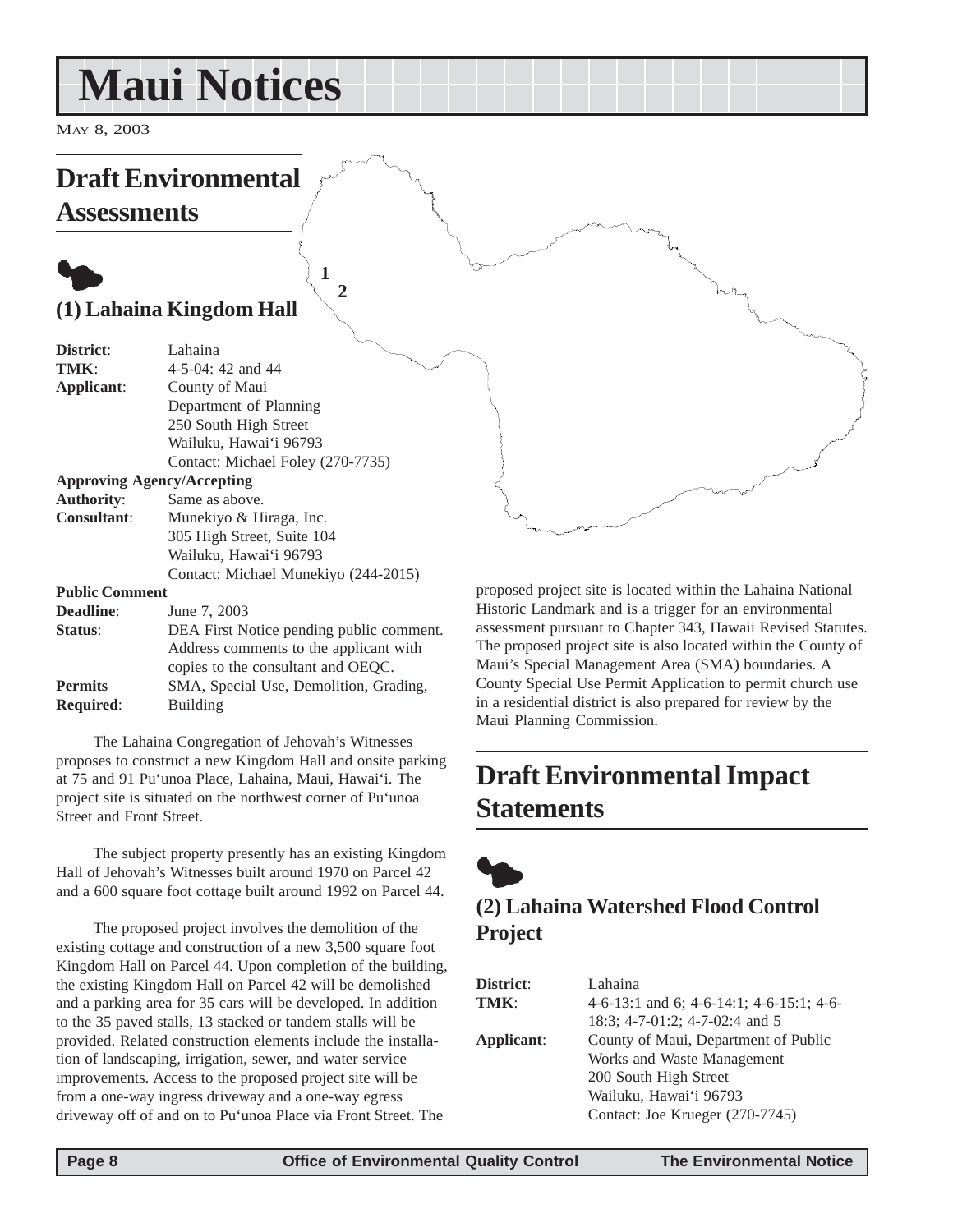

#### **Approving Agency/Accepting**

| <b>Authority:</b>     | Mayor, County of Maui                       |
|-----------------------|---------------------------------------------|
|                       | 250 South High Street                       |
|                       | Wailuku, Hawai'i 96793                      |
| <b>Consultant:</b>    | Munekiyo & Hiraga, Inc.                     |
|                       | 305 High Street, Suite 104                  |
|                       | Wailuku, Hawai'i 96793                      |
|                       | Contact: Michael Munekiyo (244-2015)        |
| <b>Public Comment</b> |                                             |
| <b>Deadline:</b>      | June 23, 2003                               |
| Status:               | DEIS First Notice pending public comment.   |
|                       | Address comments to the applicant with      |
|                       | copies to the approving agency or accepting |
|                       | authority, the consultant and OEQC.         |
| <b>Permits</b>        | CZM, CDUA, SMA, SSV, Stream Diver-          |
| <b>Required:</b>      | sion, SCAP                                  |
|                       |                                             |

#### **Note: This is a joint State and Federal EIS.**

The County of Maui, Department of Public Works and Environmental Management (DPWEM) and the West Maui Soil and Water Conservation District (WMSWCD), in partnership with the U.S. Department of Agriculture, Natural Resources Conservation Service (NRCS) propose the implementation of a floodwater diversion system in the Lahaina Watershed. The proposed project is intended to reduce flooding and erosion problems on land and to relieve the effects of excess sedimentation on the nearshore coral reefs.

The project's design concept involves the construction of a floodwater diversion system that starts south of Lahainaluna Road at approximately 153.0 feet above mean sea level (amsl) and extends across the watershed in a southwesterly direction to a debris basin at Kauaula Stream. The floodwater diversion system traverses lands which are primarily agricultural lands which were formerly used for sugarcane cultivation but presently lie fallow. The channel follows an alignment below the proposed Lahaina Bypass Highway, and just mauka or east of the former Waine'e Village site. The proposed project also includes the construction of an inlet basin and three (3) sediment basins. The debris basin at Kauaula Stream provides a primary outlet to a 3,600 foot long grass-lined channel with a sediment basin, leading to a shoreline outlet. A secondary spillway is also proposed to release flows to the existing concrete-lined Puamana channel during higher flow events. The diversion channel is proposed to be grass-lined except for reinforced concrete channel reaches near LahainalunaRoad and adjacent to Waine'e Reservoir. The proposed project will provide a 100-year level of flood protection.

The estimated cost of the proposed project is approximately \$12.0 to \$14.0 million. The implementation of the project is anticipated to occur upon receipt of necessary permit approvals and appropriation and release of Federal and County funds. It is anticipated that project construction will take about 24 to 36 months to complete.

The Draft EIS has been prepared to address requirements of Chapter 343, Hawaii Revised Statutes and the National Environmental Policy Act.



MAY 8, 2003

#### **Notice of Availability of DEIS for Lahaina Watershed Flood Prevention Project**

A joint state and federal Draft Environmental Impact Statement has been prepared for the Lahaina Watershed, County of Maui, Hawaii and has been transmitted to the U.S. Environmental Protection Agency on May 5, 2003 for its publication of the Notice of Availability in the Federal Register pursuant to the National Environmental Policy Act requirements. The state Notice of Availability of the joint DEIS is published in this issue of the Environmental Notice pursuant to Chapter 343, HRS. The project description is contained in the state Notice of Availability.

The USDA Natural Resources Conservation Service is the lead federal agency for the proposed action. For more information or availability of the DEIS, please contact Dudley Kubo, Water Resources Planner, NRCS, P.O. Box 50004, Honolulu, HI 96850; telephone: (808) 541-2600 ext. 124; or email: dudley.kubo@hi.usda.gov.

The deadline for comments in the NEPA process is 45 days following the EPA's publication of the Notice of Availability in the Federal Register or July 1, 2003, whichever comes later. Please submit written comments on the DEIS to Lawrence T. Yamamoto, State Conservationist, Natural Resources Conservation Service, P.O. 50004, Honolulu, HI 96850.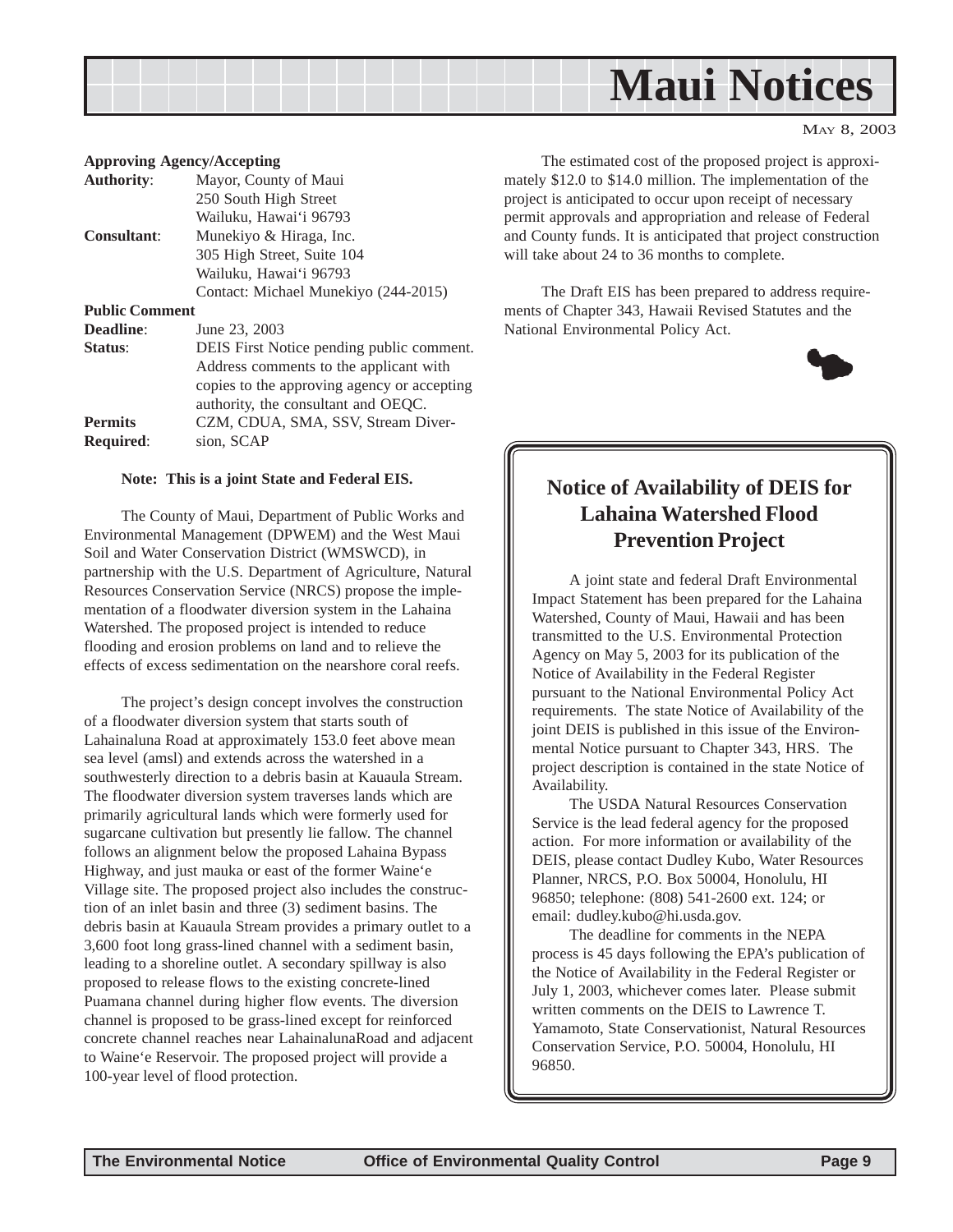## <span id="page-9-0"></span>**Hawai'i Notices**

MAY 8, 2003

### **Final Environmental Assessments/Findings of No Significant Impacts (FONSI)**

## $\blacktriangleright$

### **(1) Hilo International Airport**

| District:          | Hilo                                   |
|--------------------|----------------------------------------|
| TMK:               | $2-1-12$ : por. 9                      |
| Applicant:         | Department of Transportation           |
|                    | <b>Airports Division</b>               |
|                    | 400 Rodgers Blvd. Suite 700            |
|                    | Honolulu, Hawai'i 96819                |
|                    | Contact: Lynn Becones (838-8811)       |
|                    | <b>Approving Agency/Accepting</b>      |
| <b>Authority:</b>  | Same as above.                         |
| <b>Consultant:</b> | Wilson Okamoto & Associates            |
|                    | 1907 S. Beretania St., Suite 400       |
|                    | Honolulu, Hawai'i 96826                |
|                    | Contact: Rodney Funakoshi (946-2277)   |
| Status:            | FEA/FONSI issued, project may proceed. |
| <b>Permits</b>     |                                        |
| <b>Required:</b>   | NPDES, Erosion Control Plan            |

The State Department of Transportation, Airports Division proposes to construct various improvements at the Hilo International Airport, located on the island of Hawai'i. The purpose of the proposed project is to provide for development that will satisfy forecast aviation demand in a financially feasible manner while addressing environmental and socioeconomic issues and concerns.

Major components of the proposed project are for development of a new hold cargo facility northwest of the main passenger terminal complex, relocation of helicopter operations to the southwest corner of the Airport, general aviation facilities and lease lots in the Old Terminal Area, expansion of public and employee parking areas, expansion of the DOT-A maintenance baseyard, noise mitigation projects, acquisition of small parcels of land and an avigation easement to meet minimum Federal Aviation Administration requirements.

It is anticipated that the major impact will be the construction activity associated with the proposed project resulting in negligible short-term impacts to noise, airquality, and traffic in the immediate vicinity. The contractor will adhere to Section 11-60.1-33, HAR, to mitigate dust generated during construction.

**1**



**2**

**3**

### **(2) Pu'uanahulu Purchase of Road Remnant**

| District:                         | North Kona                           |  |  |  |
|-----------------------------------|--------------------------------------|--|--|--|
| TMK:                              | $7 - 1 - 0.5$                        |  |  |  |
| Applicant:                        | Rhondall and Edward Rapoza et al     |  |  |  |
|                                   | P.O. Box $430$                       |  |  |  |
|                                   | Kealakekua, Hawai'i 96750            |  |  |  |
|                                   | Contact: Edward Rapoza (331-3208)    |  |  |  |
| <b>Approving Agency/Accepting</b> |                                      |  |  |  |
| <b>Authority:</b>                 | County of Hawai'i Finance Department |  |  |  |
|                                   | 25 Aupuni Street, Room 118           |  |  |  |
|                                   | Hilo, Hawai'i 96720                  |  |  |  |
|                                   | Contact: Stanley Iwamoto (961-8241)  |  |  |  |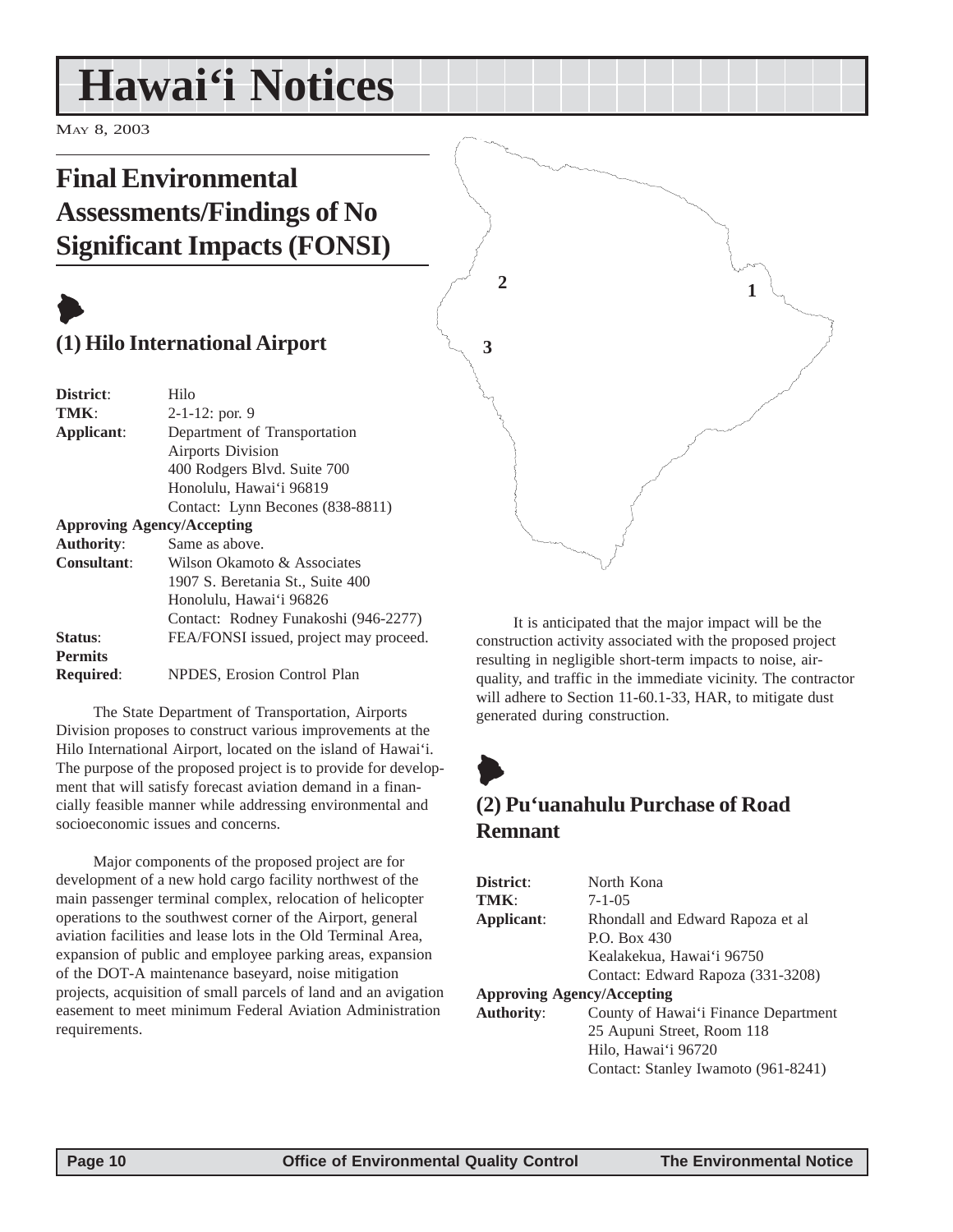<span id="page-10-0"></span>

MAY 8, 2003

| <b>Consultant:</b> | Ron Terry, Ph.D. (982-5831)            |
|--------------------|----------------------------------------|
|                    | HC 2 Box 9575                          |
|                    | Keaau, Hawai'i 96749                   |
| Status:            | FEA/FONSI issued, project may proceed. |
| <b>Permits</b>     | County Council Approval; County        |
| <b>Required:</b>   | Subdivision Approval                   |

The project involves the purchase of a remnant of a 25 foot Road Reserve at Pu'uanahulu Homesteads in North Kona. It is approximately 1,160 feet long by 25 feet wide, and encloses an area of 0.877 acres between TMKs 7-1-05:20, 27 and 62. The remnant connects to a system of former road remnants purchased in 1998 from the County of Hawai'i by the Big Island Country Club Estates (BICC), the surrounding real property owner. BICC was obliged as part of its rezoning conditions to install pedestrian walkways and bike lanes to be connected to Mamalahoa Highway, presumably along the subject road remnant or another route through the applicants' property. The road reserve is no longer used as a road, and does not provide actual or legal access to any property, and serves no other private or public function except to access the planned BICC trail and a portion of the historic Pu'u Loa-Kiholo Trail. The surrounding property owners use other routes to access their properties. Big Island Country Club is the only other property owner that utilizes a portion of the remnant for vehicular access, and BICC has agreed with the applicants to release any interest it may have in the road remnant in exchange for the applicants' grant of easement over their properties for ingress and egress to its maintenance baseyard.

Allowing the purchase will relieve the County of Hawai'i from any potential maintenance and liability responsibilities for the road, and will not adversely affect any public or private access or other rights. It will provide the surrounding property owners with the ability to realign the property boundaries through the consolidation/resubdivision process into an arrangement of the same number of lots that better suits the owners.

Several minor adverse environmental conditions related to hazardous materials (e.g., stacks of golf cart batteries) are present in the maintenance yard of the Big Island Country Club, which has spread to include a portion of the subject road remnant. The applicants will work with Big Island Country Club to accomplish the remediation recommended in a Phase I assessment, including removal and disposal of hazardous materials and provision of a release of liability to the County of Hawai'i.

Given conditions as part of the sale requiring the applicants to maintain access to the Pu'u Loa-Kiholo Trail and to provide unrestricted public access through the relocated 25-foot wide access to the planned BICC pedestrian/ bicycle/equestrian trail, no adverse impacts to public access will occur. No other potential adverse environmental impacts are foreseen.



### **(3) Wai'aha Production Well and Reservoir**

| District:                         | North Kona                               |  |  |  |
|-----------------------------------|------------------------------------------|--|--|--|
| TMK:                              | 7-5-14:16; 7-5-15:08; 7-5-15:15          |  |  |  |
| Applicant:                        | County of Hawai'i                        |  |  |  |
|                                   | Department of Water Supply               |  |  |  |
|                                   | 345 Kekuanaoa Street, Suite 20           |  |  |  |
|                                   | Hilo, Hawai'i 96720                      |  |  |  |
|                                   | Contact: Milton Pavao (961-8050)         |  |  |  |
| <b>Approving Agency/Accepting</b> |                                          |  |  |  |
| <b>Authority:</b>                 | Same as above.                           |  |  |  |
| <b>Consultant:</b>                | Planning Solutions, Inc.                 |  |  |  |
|                                   | 1210 Auahi Street, Suite 221             |  |  |  |
|                                   | Honolulu, Hawai'i 96814                  |  |  |  |
|                                   | Contact: Perry White (593-1288)          |  |  |  |
| Status:                           | FEA/FONSI issued, project may proceed.   |  |  |  |
| <b>Permits</b>                    | Noise, Building, Pump Installation,      |  |  |  |
| <b>Required:</b>                  | Well Construction, County Plan Approval, |  |  |  |
|                                   | Well Certification                       |  |  |  |

The Department of Water Supply (DWS) proposes to convert an existing exploratory well on its Wai'aha Reservoir Site to a production well. It will remove existing, unused facilities and install the systems to operate the new well. Electrical power for the permanent pump motor will be drawn from an existing overhead power line. It will install a single 2-million gallon storage tank (36' high, diameter 103') and a single-story, 660 square-foot, control building on land now occupied by abandoned facilities. Water from the well will augment water from the present water sources in the southern portion of the North Kona Water System.

DWS has concluded that construction and operation of the well and reservoir would not have substantial adverse impacts on the environment. It proposes to mitigate shortterm construction impacts on nearby residents by requiring the selected contractor to incorporate mitigation measures in its work program. Consequently, it has issued a Finding of No Significant Impact (FONSI) for the project.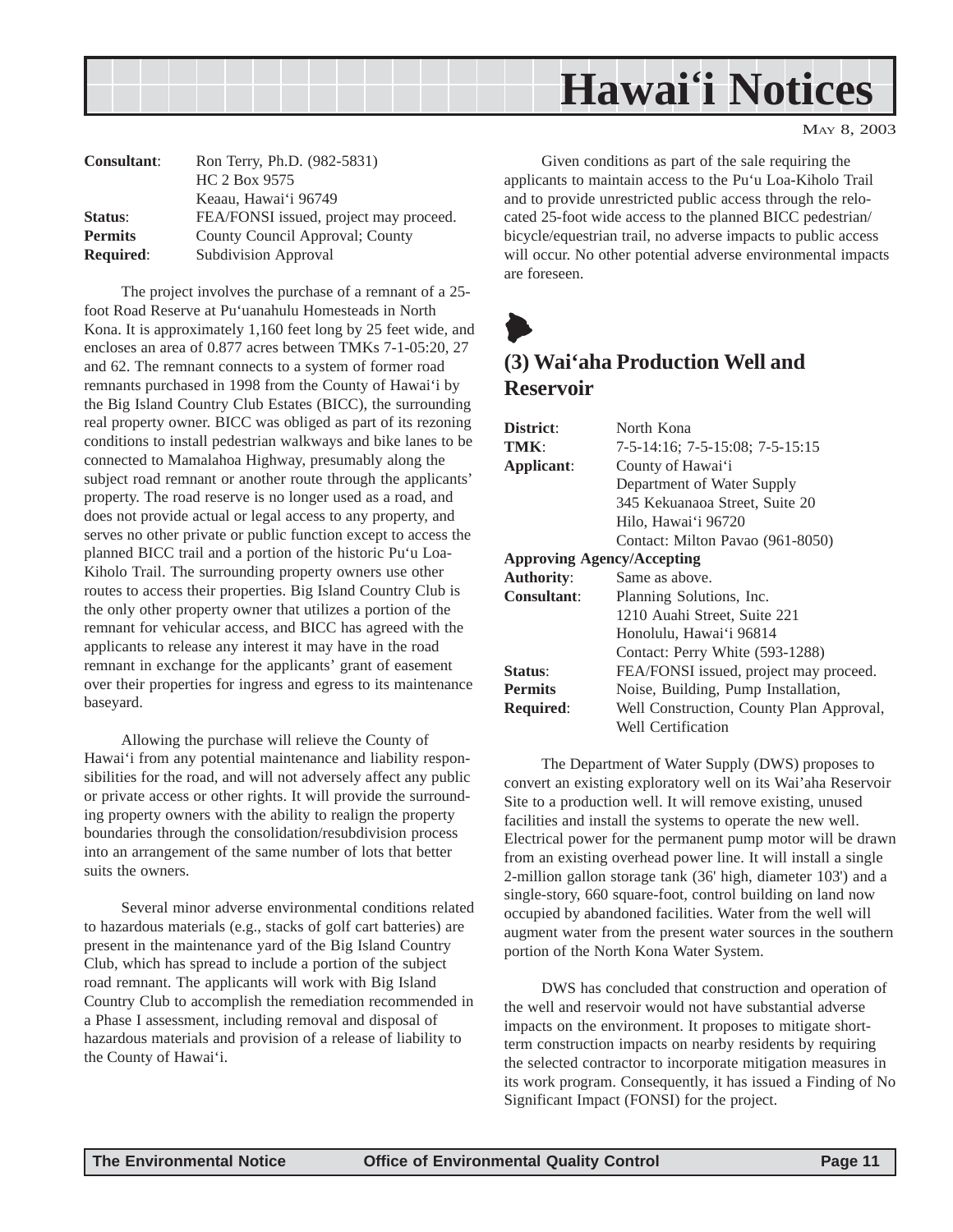## <span id="page-11-0"></span>**Hawai'i Notices**

MAY 8, 2003

### **Previously Published Projects Pending Public Comments**

#### **Draft Environmental Assessments**

#### 6 **Ho'okena Standpipe Replacement**

**Applicant**: County of Hawai'i Department of Water Supply 345 Kekuanaoa Street, Suite 20 Hilo, Hawai'i 96720 Contact: Owen Nishioka (961-8070 x 259) **Approving Agency/Accepting Authority**: Same as above. **Public Comment Deadline**: May 23, 2003

#### 6 **Kanoelehua-Kekuanaoa Project**

**Applicant**: Department of Land and Natural Resources P.O. Box 621 Honolulu, Hawai'i 96809 Contact: Keith Chun (587-0431) **Approving Agency/Accepting**

**Authority**: Same as above. **Public Comment Deadline**: May 23, 2003

#### **Environmental Impact Statement Preparation Notices**

#### 6 **East Hawai'i Regional Sort Station**

**Applicant**: County of Hawai'i Department of Environmental Management 25 Aupuni Street, #208 Hilo, Hawai'i 96720 Contact: Barbara Bell (961-8083) **Approving Agency/Accepting Authority**: County of Hawai'i Office of the Mayor 25 Aupuni Street, #200 Hilo, Hawai'i 96720

**Public Comment Deadline**: May 23, 2003

### **United States Air Force Draft Environmental Assessment for Flight Tests, Maui, Hawaii**

The Air Force has prepared a draft environmental assessment evaluating potential impacts on the environment associated with Standoff Intelligence Detector Flight Tests. The Air Force Research Laboratory Directed Energy Directorate proposes this action.

The proposed action would develop an eyesafe invisible laser imaging system that can collect information on enemy forces from an airborne platform. A Twin Otter aircraft would perform flight tests to see if the detector system can produce accurate images and information. The Standoff Intelligence Detector program would develop this system for day/night imaging surveillance for marine environments.

A copy of the draft environmental assessment and the proposed Finding of No Significant Impact (FONSI) is available at the Kihei, Kahului and Wailuku Libraries reference desks. Kihei Library is located at 35 Waimahaihai St; Kahului Library is located at 90 School St.; and Wailuku Library is located at 251 High St. The public comment period ends May 28, 2003. Individuals wishing further information or to contribute comments, should contact Mr. Randy Ueshiro at (808) 249-1372 or Ms. Michelle Hedrick at (505) 846-4574.

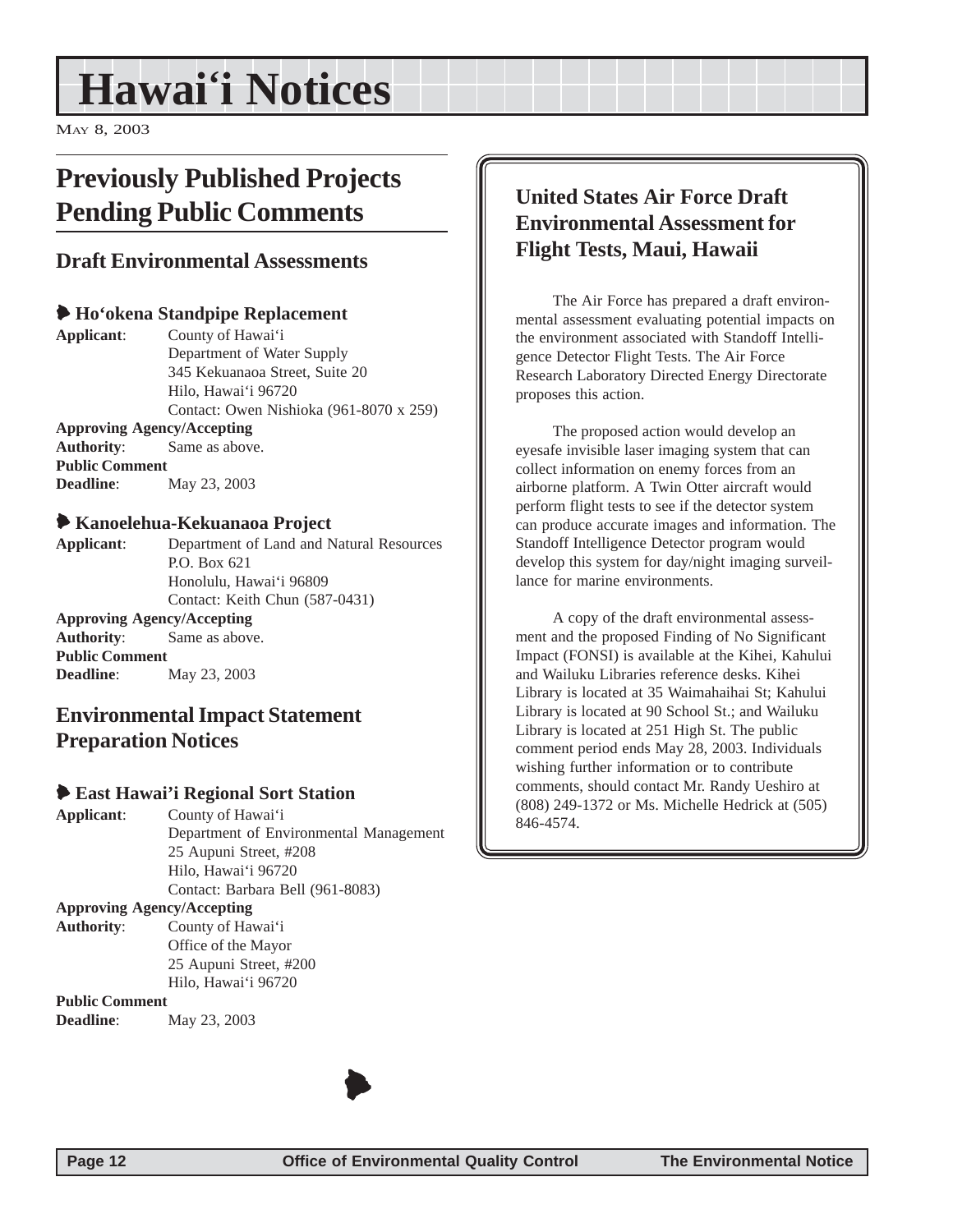## **Kaua'i Notices**

MONTH DATE, 2003

### <span id="page-12-0"></span>**Draft Environmental Assessments**

### $\bullet$

#### **(1) Bothman Single Family Residence**

| District:             | Hanalei                                     |
|-----------------------|---------------------------------------------|
| TMK:                  | $5-3-03:014$                                |
| Applicant:            | Robert Bothman (408-279-1235 x 222)         |
|                       | 20385 Iron Springs Road                     |
|                       | Los Gatos, CA 95030                         |
|                       | <b>Approving Agency/Accepting</b>           |
| <b>Authority:</b>     | Board of Land and Natural Resources         |
|                       | P.O. Box 621                                |
|                       | Honolulu, Hawai'i 96809                     |
|                       | Contact: Matthew Myers (587-0382)           |
| Consultant:           | Landmark Consulting Services, Inc.          |
|                       | P.O. Box 915                                |
|                       | Hanalei, Hawai'i 96714                      |
|                       | Contact: Ben Welborn (828-6332)             |
| <b>Public Comment</b> |                                             |
| <b>Deadline:</b>      | June 7, 2003                                |
| Status:               | DEA First Notice pending public comment.    |
|                       | Address comments to the applicant with      |
|                       | copies to the approving agency or accepting |
|                       | authority, the consultant and OEQC.         |
| <b>Permits</b>        |                                             |
| <b>Required:</b>      | CDUP, Building, SMA Exemption, IWS          |
|                       | (DOH)                                       |

The proposed action is for the construction of a 3,468 sq. ft. single-family residence in an established neighborhood near Kalihiwai Beach on Kaua'i's North Shore. The proposed residence will be of a contemporary plantation style and shall be elevated on piers above the existing grade to conform to applicable County regulations regarding the National Flood Insurance Program for coastal high hazard areas. The applicant in this action is requesting that the Board of Land and Natural Resources make a discretionary allowance for the reduction of the standard building setbacks. If approved, this would allow the applicant to have a 10-foot building setback rather than a 15-foot setback as is customary within the Conservation District. The applicant is requesting said exception due to landslide and tsunami concerns taken in conjunction with the limiting size and configuration of the subject parcel. Historical and cultural impacts of the proposed action have been resolved to the satisfaction of the State Historic Preservation Division and the Kaua'i/Ni'ihau Islands Burial Council. A copy of the Draft Environmental Assess-



ment will be available for public review at the Princeville Public Library, the findings of which indicate that as a result of the proposed actions there will be no significant negative environmental impacts be they primary, secondary or cumulative. A Finding of No Significant Impact (FONSI) is anticipated.

### **Final Environmental Assessments/ Findings of No Significant Impacts (FONSI)**

### $\bullet$ **(2) Kapa'a Homesteads Well No. 3**

| District:                         | Kawaihau                                 |
|-----------------------------------|------------------------------------------|
| TMK:                              | $4-5-15$ : por. 6                        |
| Applicant:                        | Department of Land and Natural Resources |
|                                   | 1151 Punchbowl Street, Room 221          |
|                                   | Honolulu, Hawai'i 96813                  |
|                                   | Contact: Eric Hirano (587-0230)          |
| <b>Approving Agency/Accepting</b> |                                          |
| <b>Authority:</b>                 | Same as above.                           |
| Status:                           | FEA/FONSI issued, project may proceed.   |
| <b>Permits</b>                    |                                          |
| <b>Required:</b>                  | <b>Well Construction</b>                 |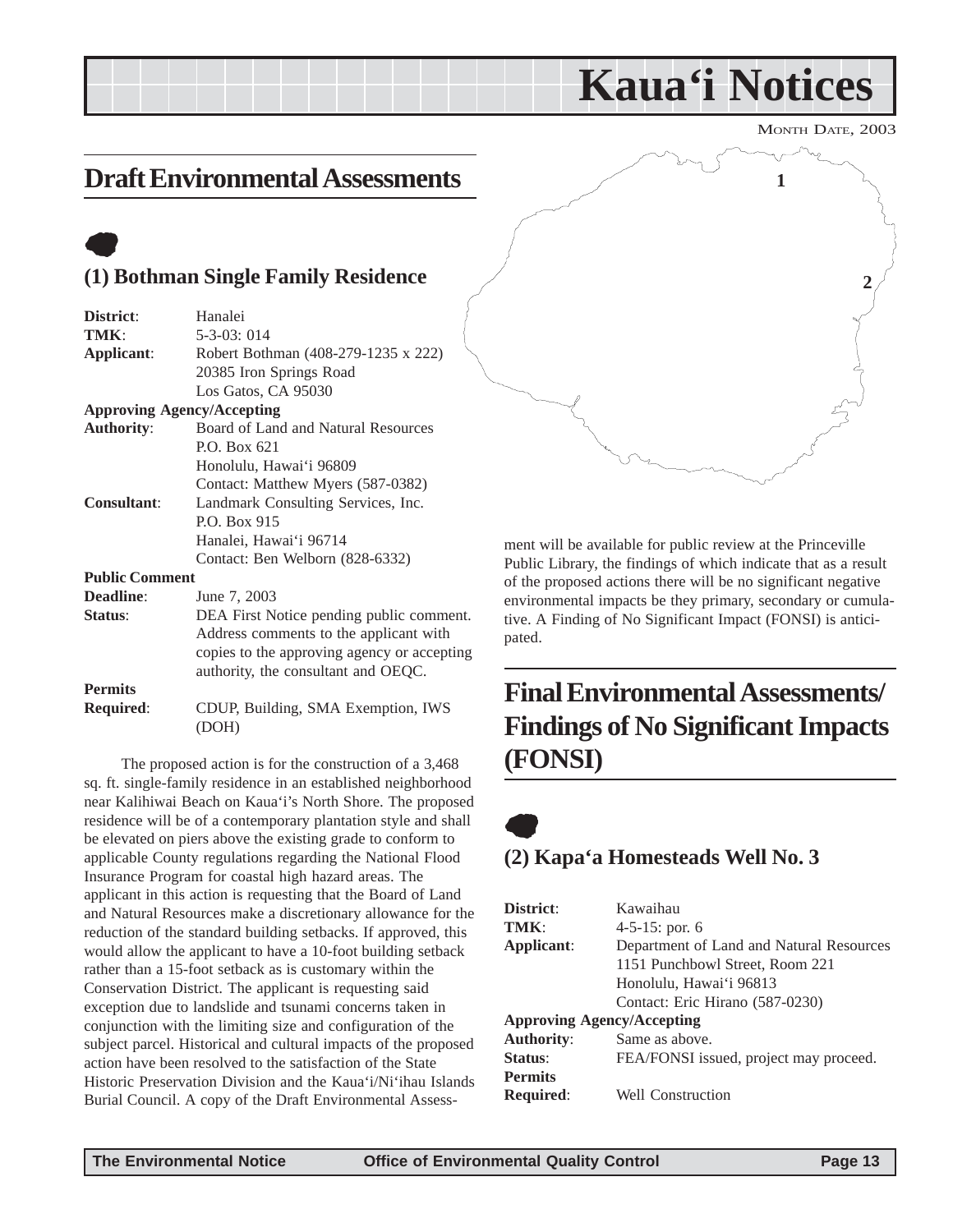## **Kaua'i Notices**

#### MONTH DATE, 2003

Please note that the proposed exploratory well site was relocated from TMK: 4-5-15: 28, the site proposed in the draft environmental assessment, to TMK: 4-5-15: Portion 6, the abandoned sewage treatment plant. The new well site, which is approximately 450 feet from the previous well site, is under the control and management of HCDCH by Executive Order No. 3534, dated February 11, 1992. The well site was relocated due to concerns that different geologic/hydrologic conditions would be encountered by locating the proposed exploratory well approximately 450 feet west from the existing injection well and to eliminate impacts to the pasture land leased to Mr. Lincoln Ching. The site proposed in the draft EA will be included as an alternative site.

The DLNR is proposing to drill an exploratory well in an abandoned sewage treatment plant that is situated within a 1.364-acre parcel under the control and management of HCDCH. A right-of-entry will be sought from HCDCH to conduct the exploratory drilling operation. The parcel is located mauka of Kuhio Highway, and adjacent to the Moikeha Canal.

Access to the parcel is via an access and utility easement which extends from County–owned Alenae Street. The unpaved easement begins where Alenae Street ends and continues to the entrance of the abandoned HCDCH sewage treatment plant. Please note that KIUC and Verizon Hawai'i have future plans to extend along this easement their overhead lines, which are currently located along Malu Road and Alenae Road.

The proposed exploratory well will be drilled, cased and pump tested at the site. An assessment will be made on the quantity and quality of the water produced from the well. If pump tests are not successful, the well will be abandoned or used as a monitor well. Please note that the exploratory well drilling will be part of the Phase I operation.

If the test results are favorable or acceptable, the well will be outfitted and converted into a production well. The conversion to a production well will be part of a Phase II operation, and a separate Environmental Assessment (EA) or Environmental Impact Statement (EIS) will be prepared, as required, under the provisions of Chapter 343, Hawai'i Revised Statutes.

Installation of the exploratory well is estimated to commence in July 2003. The drilling and subsequent pump tests are expected to be completed approximately nine (9) months after the project begun or about April 2004.

The preliminary cost estimate for the exploratory well drilling and pump test is approximately \$246,750.



### **Missile Defense Agency Notice of Public Scoping Meeting**

The Missile Defense Agency (MDA) is preparing a Programmatic Environmental Impact Statement (PEIS) for the Ballistic Missile Defense System (BMDS). The MDA invites the general public, Federal agencies, Native American tribes, state and local governments and other interested parties to comment on the scope of the BMDS PEIS. A public scoping meeting will be held at 6:00 p.m. on Tuesday, May 13, 2003, at the Double Tree Alana Waikiki Hotel, 1956 Ala Moana Blvd., Honolulu, Hawaii. Please call 1-(877)MDA-PEIS (1-877-632-7347) or visit our web site at *http://www.acq.osd.mil/bmdo/peis/html/home.html* for more information.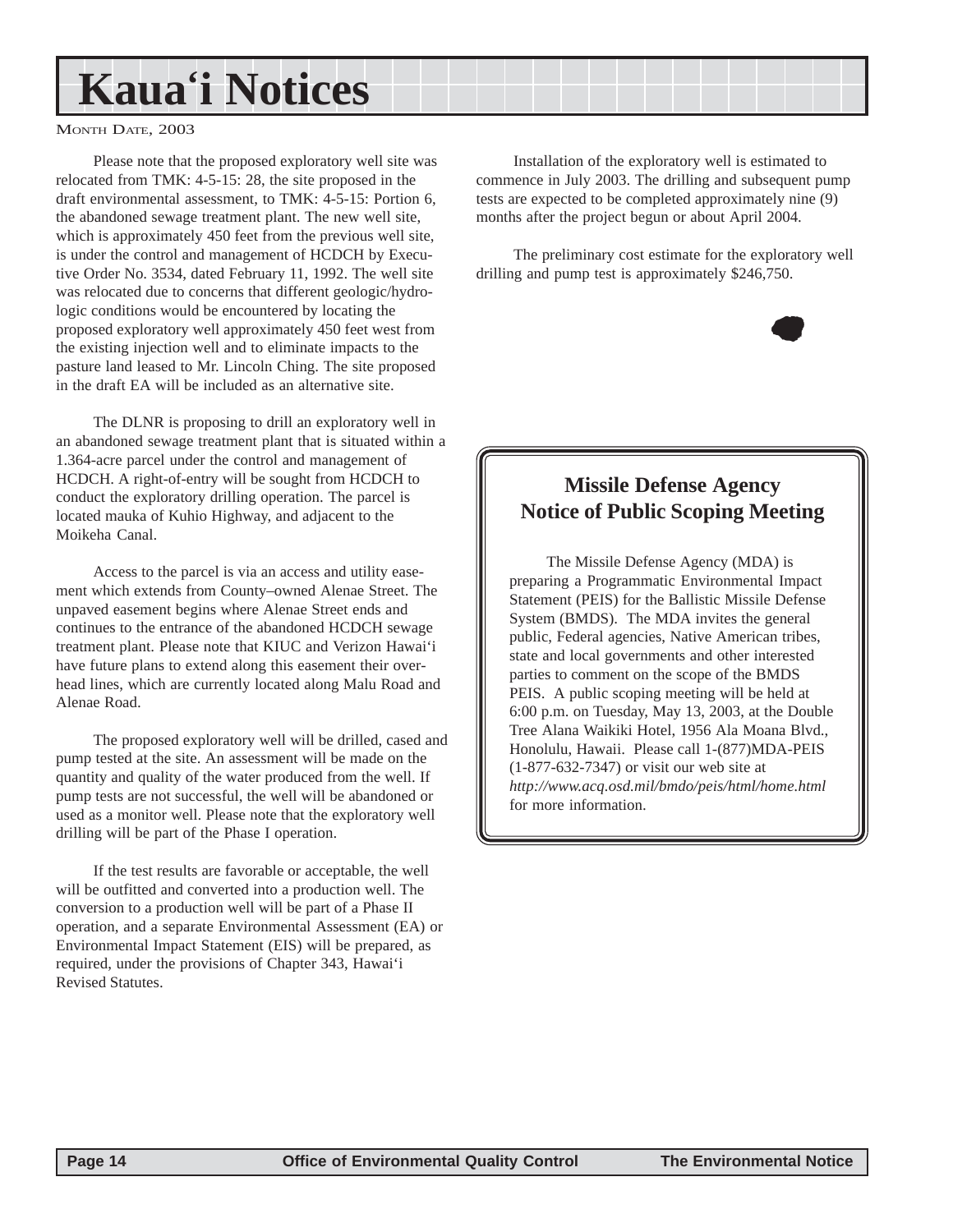## **Land Use Commission Notices**





The LUC has received the following district boundary amendment petition filed, pursuant to Chapter 205, HRS:

| Docket No.:        | A03-738                       |
|--------------------|-------------------------------|
| <b>Petitioner:</b> | Gentry Investment Properties  |
| <b>Location:</b>   | Ewa, Oahu, Hawaii             |
| Acreage:           | 282.614 acres                 |
| TMK:               | $9-1-10$ : 7 and $9-1-69$ : 5 |
| <b>Request:</b>    | Agricultural to Urban         |
| Date Filed:        | March 21, 2003                |

If you would like further detailed information on this matter, please contact:

State Land Use Commission

Location Address Leiopapa A Kamehameha Building (State Office Tower) 235 S. Beretania Street, Room 406 Honolulu, Hawaii 96813

Mailing Address P.O. Box 2359 Honolulu, Hawaii 96804-2359

Phone: 587-3822

## **Shoreline Notices**

#### **Shoreline Certification Applications**

Pursuant to § 13-222-12, HAR the following shoreline certification applications are available for inspection at the DLNR District Land Offices on Kauai, Hawaii and Maui and at Room 220, 1151 Punchbowl St., Honolulu, Oahu (Tel: 587-0414). All comments shall be submitted in writing to the State Land Surveyor, 1151 Punchbowl Street, Room 210, Honolulu, HI 96813 and postmarked no later than fifteen (15) calendar days from the date of the public notice of the application. If there are any questions, please call Nick Vaccaro at 587-0384.

| File No. | Date    | Location                                                                                                                                                                | Applicant                                                              | Tax Map<br>Key |
|----------|---------|-------------------------------------------------------------------------------------------------------------------------------------------------------------------------|------------------------------------------------------------------------|----------------|
| OA-783-2 | 4/17/03 | Lot 347-B, Ld Ct Appln 616, land situated at Lanikai,<br>Koolaupoko, Island of Oahu, Hawaii<br>Address: 1450-B Mokulua Drive<br>Purpose: Shoreline Variance Application | DJNS Surveying & Mapping,<br>Inc., for John Lindelow, etal             | $4-3-03:96$    |
| OA-931   | 4/17/03 | Lot 76, Ld Ct Appln 1052, land situated at Makaha, Island<br>of Oahu, Hawaii<br>Address: 84-825 Moua Street<br>Purpose: Improvements                                    | Towill, Shigeoka & Associates,<br>Inc., for Lawrence R. Penner,<br>Jr. | $8-4-05:21$    |
| MA-280   | 4/21/03 | Lot 101, as shown on Map 86, Ld Ct Appln 1744, land<br>situated at Hanakaoo, Honokowai, Kaanapali, Lahaina, Maui<br>Address: Not Assigned<br>Purpose: Setback           | Towill Shigeoka & Associates,<br>Inc. for SVO Pacific. Inc.            | $4-4-14:04$    |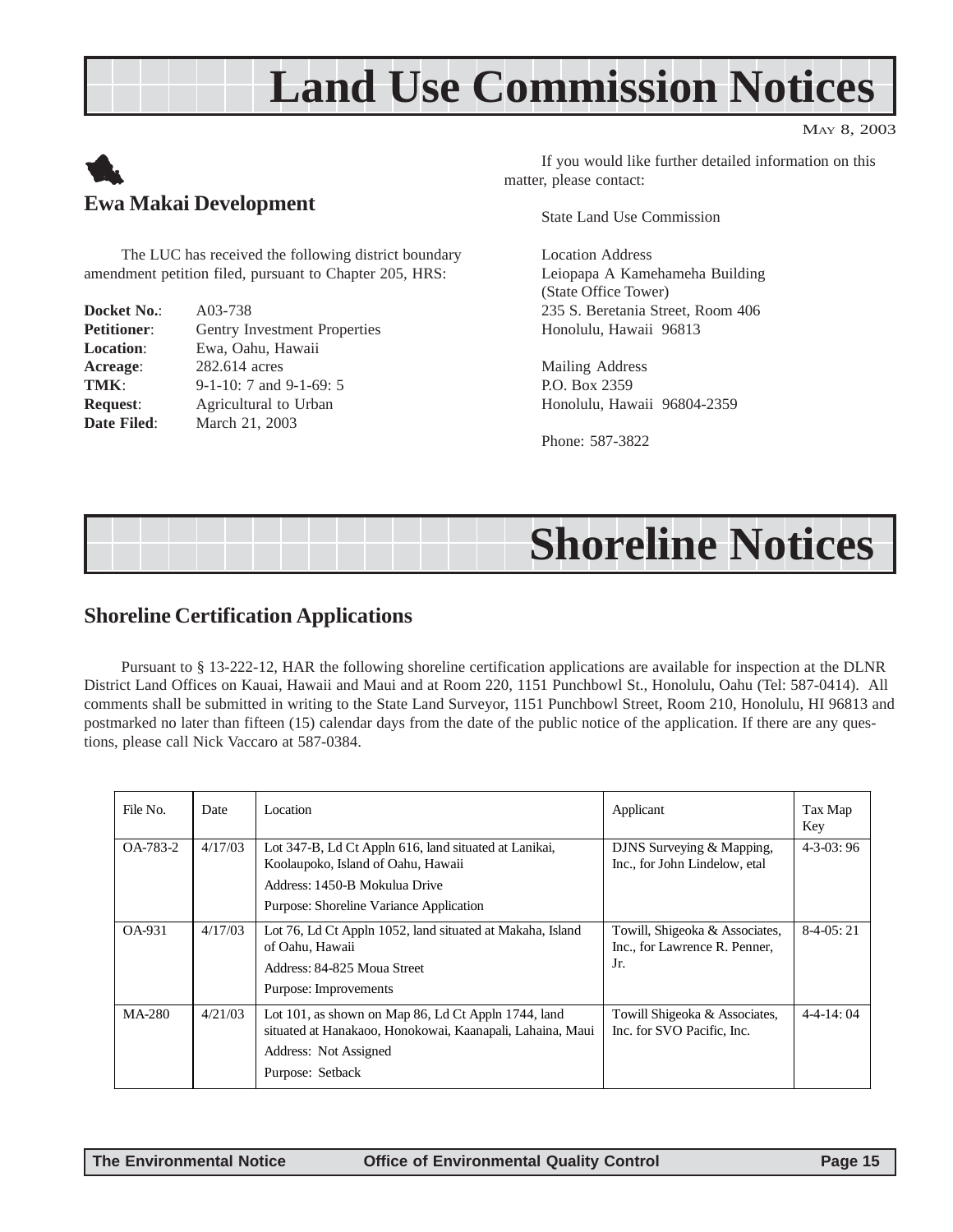## <span id="page-15-0"></span>**Shoreline Notices**

MAY 8, 2003

### **Shoreline Certifications and Rejections**

Pursuant to §13-222-26, HAR the following shorelines have been certified or rejected by the DLNR. A person may appeal a certification or rejection to the BLNR, 1151 Punchbowl Street, Room 220, Honolulu, HI 96813, by requesting in writing a contested case hearing no later than twenty (20) calendar days from the date of public notice of certification or rejection.

| Case<br>No.                 | Date                 | Location                                                                                                                                                                                                                     | Applicant                                                                                           | Tax Map<br>Key            |
|-----------------------------|----------------------|------------------------------------------------------------------------------------------------------------------------------------------------------------------------------------------------------------------------------|-----------------------------------------------------------------------------------------------------|---------------------------|
| $OA-750-$<br>$\overline{c}$ | 4/25/03<br>Certified | Lot 7 of the Kawailoa Beach Lots Section E. Portion of Land<br>Commission Award 7713, Apana 33 to V. Kamamalu, land<br>situated at Kawailoa, Waialua, Island of Oahu, Hawaii                                                 | DJNS Surveying and<br>Mapping, Inc., for Richard<br>Holland                                         | $6-1-04:68$               |
|                             |                      | Address: 61-725 Papailoa Road                                                                                                                                                                                                |                                                                                                     |                           |
|                             |                      | Purpose; Building Permit                                                                                                                                                                                                     |                                                                                                     |                           |
| OA-919                      | 4/25/03<br>Certified | Portions of Kailua Beach Park under Executive Order Number<br>115 to the City and County of Honolulu, Department of Parks and<br>Recreation, land situated at Kawailoa, Kailua, Island of Oahu<br>Address: Kailua Beach Park | Towill, Shigeoka &<br>Associates, for City and<br>County of Honolulu, Dept of<br>Parks & Recreation | $4 - 3 - 11$ :<br>Various |
|                             |                      | Purpose: Improvements                                                                                                                                                                                                        |                                                                                                     |                           |
| OA-921                      | 4/25/03<br>Certified | Unit A and Unit B, being a portions of Lots 22 and 23 of the<br>Paumalu Beach Lots and portion of Grant 8155 to H. Culmann,<br>land situated at Paumalu, Koolauloa, Island of Oahu,                                          | Sam O. Hirota, Inc. for Mark<br><b>Russell and Peter Derrbornne</b>                                 | $5-9-03:04$               |
|                             |                      | Address: 59-499B Ke-Waena Road                                                                                                                                                                                               |                                                                                                     |                           |
|                             |                      | Purpose: Building Permit                                                                                                                                                                                                     |                                                                                                     |                           |
| OA-924                      | 4/25/03<br>Certified | Lot 2-B of the Maunalua Beach Subdivision, being a portion of<br>Land Commission Award 7713, Royal Patent 4475, Apana 30 to<br>Victoria Kamamalu, land situated at Maunalua, Honolulu, Island<br>of Oahu, Hawaii             | Wesley T. Tengan, for<br><b>Richard Michael</b>                                                     | $3-9-02:12$               |
|                             |                      | Address: 6999 Kalanianaole Highway                                                                                                                                                                                           |                                                                                                     |                           |
|                             |                      | Purpose: Building Permit                                                                                                                                                                                                     |                                                                                                     |                           |
| OA-926                      | 4/25/03<br>Certified | Lot 120-C of the Pupukea-Paumalu Beach Lots, portion of Grant<br>7757 to George S. Wells Sr.<br>Address: 59-021 Holana Street                                                                                                | <b>DJNS</b> Surveying and<br>Mapping, Inc., for Alan<br>McCray                                      | $5-9-01:98$               |
|                             |                      | <b>Purpose: Planning Purposes</b>                                                                                                                                                                                            |                                                                                                     |                           |
| OA-927                      | 4/25/03<br>Certified | Lot 1566, as shown on Land Court Application 242 (Map 204),<br>land situated at Puuloa, Ewa, Island of Oahu, Hawaii<br>Address: 91-031 Parish Drive<br>Purpose: Building Permit                                              | Jamie F. Alimboyoguen, for<br>Mae Parish                                                            | $9-1-07:02$               |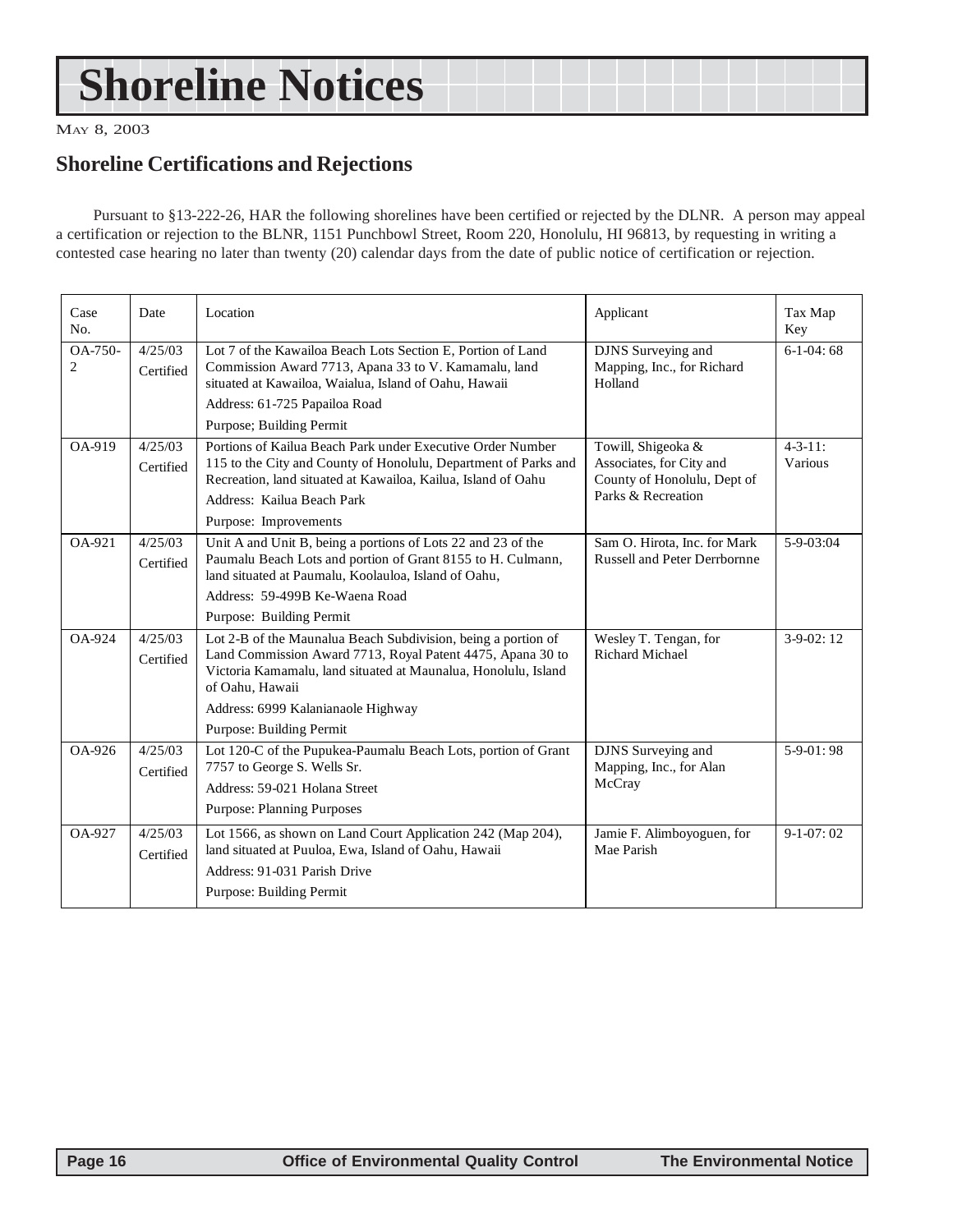## **Pollution Control Permit Applications**

MAY 8, 2003

### **Department of Health Permits**

The following is a list of some pollution control permits currently being reviewed by the State Department of Health. For more information about any of the listed permits, please contact the appropriate branch or office of the Environmental Management Division at 919 Ala Moana Boulevard, Honolulu.

| <b>Branch</b><br>Permit Type                            | Applicant & Permit<br>Number                                                     | <b>Project Location</b>                              | Pertinent<br>Date           | Proposed Use                                                                                |
|---------------------------------------------------------|----------------------------------------------------------------------------------|------------------------------------------------------|-----------------------------|---------------------------------------------------------------------------------------------|
| Clean Air Branch<br>586-4200, Covered<br>Source Permit  | Tesoro Hawaii Corp.<br>CSP 0212-01-C<br>(Minor Modification/<br>Amendment)       | 91-325 Komohana<br>Street, Kapolei,<br>Oahu          | Issued:<br>4/15/03          | Petroleum Refinery -<br>Various Units                                                       |
| Clean Air Branch,<br>586-4200, Covered<br>Source Permit | Tesoro Hawaii Corp.<br>CSP 0212-01-C<br>(Significant Modification/<br>Amendment) | 91-325 Komohana<br>Street, Kapolei,<br>Oahu          | Issued:<br>4/15/03          | Petroleum Refinery                                                                          |
| Clean Air Branch,<br>586-4200, Covered<br>Source Permit | West Hawaii Concrete<br>CSP 0261-01-C<br>(Minor Modification/<br>Amendment)      | Kamuela Quarry,<br>Hawaii                            | Issued:<br>4/15/03          | 700 TPH Stone Quarrying<br>& Processing Plant                                               |
| Clean Air Branch,<br>586-4200, Covered<br>Source Permit | Edwin DeLuz Trucking &<br>Gravel, L.L.C.<br>CSP 0454-01-C                        | TMK: (3) 407-07:<br>Por. of 11,<br>Kapo'aula, Hawaii | Comments<br>Due:<br>5/19/03 | 750 TPH Stone Quarrying<br>& Processing Plant with a<br>1,390 hp Diesel Engine<br>Generator |
| Clean Air Branch,<br>586-4200, Covered<br>Source Permit | Itoen (USA), Inc.<br>CSP 0391-03-C                                               | 125 Puuhale Road,<br>Honolulu, Oahu                  | Comments<br>Due:<br>5/19/03 | 300 hp Boiler & 200 hp<br><b>Boiler</b>                                                     |
| Clean Air Branch,<br>586-4200, Covered<br>Source Permit | Grace Pacific Corp.<br>CSP 0522-01-C                                             | Kapaa Quarry,<br>Kailua, Oahu                        | Comments<br>Due:<br>5/28/03 | 300 TPH Asphalt Plant                                                                       |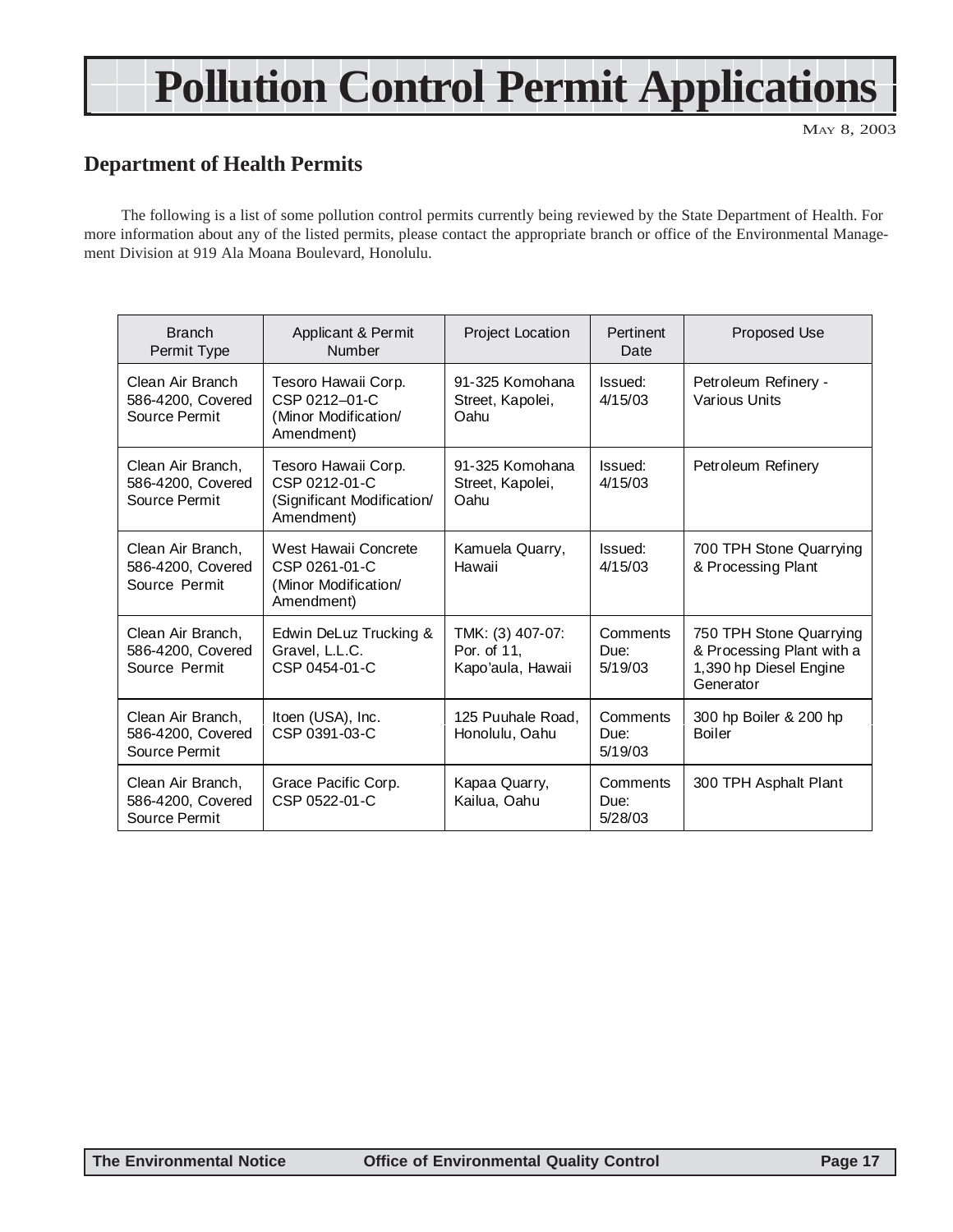## **Enforcement Notices**

#### MAY 8, 2003

#### **Summary of Inspection and Enforcement Actions**

The table below shows a tally of the inspections and responses conducted by the DOH pollution control program personnel during the period from January through March 2003. Inspections and enforcement actions are listed by program area. For more information, please contact the Environmental Planning Office at 586-4337

| <b>Enforcement Report for Jan-March 2003</b>      |                                   |                                 |                                                     |                     |                                |                                  |                                                                          |
|---------------------------------------------------|-----------------------------------|---------------------------------|-----------------------------------------------------|---------------------|--------------------------------|----------------------------------|--------------------------------------------------------------------------|
|                                                   |                                   |                                 |                                                     |                     |                                |                                  |                                                                          |
|                                                   | Inspections &<br><b>Responses</b> | Warning<br>Notices <sup>1</sup> | Formal<br>Enforcement<br>$\text{Case}$ <sup>2</sup> | <b>Fines Issued</b> | <b>Formal Cases</b><br>Pending | <b>Formal Cases</b><br>Concluded | Supplemental<br>Environmental<br>Projects (S.E.P.) in<br><b>Progress</b> |
|                                                   | Jan-Mar<br>2003                   | Jan-Mar<br>2003                 | Jan-Mar 2003                                        | Jan-Mar<br>2003     | <b>Total to Date</b>           | Jan-Mar 2003                     |                                                                          |
| <b>Clean Air Branch</b>                           |                                   |                                 |                                                     |                     |                                |                                  |                                                                          |
| <b>Fugitive Dust</b>                              | 115                               | 10                              | 0                                                   | \$0                 | $\mathbf{1}$                   | $\mathbf{1}$                     | $\mathbf 0$                                                              |
| Noncovered Sources                                | 24                                | $\overline{7}$                  | $\mathbf 0$                                         | \$0                 | $\overline{2}$                 | $\mathbf 0$                      | $\overline{\mathbf{c}}$                                                  |
| <b>Covered Sources</b>                            | 45                                | 12                              | $\mathbf{1}$                                        | \$5,270             | 3                              | 3                                | $\mathbf{1}$                                                             |
| <b>Agricultural Burning</b>                       | 45                                | 0                               | 0                                                   | \$0                 | $\mathbf{1}$                   | $\mathbf{1}$                     | $\mathbf 0$                                                              |
| Open Burning                                      | 40                                | 9                               | $\mathbf{1}$                                        | \$300               | $\overline{2}$                 | $\Omega$                         | $\mathbf 0$                                                              |
| Others                                            | 84                                |                                 |                                                     |                     |                                |                                  |                                                                          |
| Solid & Hazardous Waste Branch                    |                                   |                                 |                                                     |                     |                                |                                  |                                                                          |
| <b>Underground Storage Tanks</b>                  | 135                               | 6                               | 22                                                  | \$31,649            | $\mathbf{1}$                   | $\mathbf{1}$                     | $\mathbf 0$                                                              |
| Hazardous Waste                                   | 23                                | 8                               | 4                                                   | \$129,500           | 17                             | 0                                | 4                                                                        |
| Solid Waste                                       | 90                                | 5                               | $\mathbf{1}$                                        | \$57,450            | 9                              | $\overline{2}$                   | 0                                                                        |
|                                                   |                                   |                                 |                                                     |                     |                                |                                  |                                                                          |
| <b>Clean Water Branch</b>                         |                                   |                                 |                                                     |                     |                                |                                  |                                                                          |
| Permitted Discharges (NPDES)                      | 17                                | $\overline{4}$                  | $\mathbf{1}$                                        | \$9,550             | 6                              | $\mathbf{1}$                     | $\mathbf 0$                                                              |
| Non-permitted Discharges                          | 53                                | 13                              | $\mathbf 0$                                         | \$0                 | 6                              | $\mathbf{1}$                     | 0                                                                        |
| Water Quality Certifications                      | 6                                 | $\mathbf{1}$                    | 0                                                   | \$0                 | 0                              | $\Omega$                         | 0                                                                        |
| <b>Wastewater Branch</b>                          |                                   |                                 |                                                     |                     |                                |                                  |                                                                          |
| Wastewater Treatment Plants                       | 43                                | 0                               | $\mathbf{1}$                                        | \$38,000            | 3                              | 0                                | 3                                                                        |
| Individual Wastewater Systems                     | 185                               | 22                              | $\mathbf 0$                                         | \$0                 | 6                              | $\mathbf 0$                      | $\mathbf 0$                                                              |
| Animal Waste                                      | 6                                 | 2                               | 0                                                   | \$0                 | 0                              | $\mathbf 0$                      | $\mathbf 0$                                                              |
| Other                                             | 25                                |                                 |                                                     |                     |                                |                                  |                                                                          |
|                                                   |                                   |                                 |                                                     |                     |                                |                                  |                                                                          |
| <b>Safe Drinking Water Branch</b>                 |                                   |                                 |                                                     |                     |                                |                                  |                                                                          |
| Public Water Systems                              | 36                                | 2                               | 0                                                   | \$0                 | 3                              | 0                                | $\mathbf 0$                                                              |
| Wells - Underground Injection Control             | 57                                | 12                              | $\mathbf 0$                                         | \$0                 | $\mathbf{1}$                   | $\Omega$                         | 0                                                                        |
|                                                   |                                   |                                 |                                                     |                     |                                |                                  |                                                                          |
| <b>Hazard Evaluation &amp; Emergency Response</b> |                                   |                                 |                                                     |                     |                                |                                  |                                                                          |
| Oil Spills                                        | 0                                 | 0                               | 0                                                   | \$0                 | 0                              | 0                                | 0                                                                        |
| Hazardous Waste Releases                          | 3                                 | $\overline{c}$                  | $\mathbf 0$                                         | \$0                 | $\mathbf 0$                    | $\mathbf 0$                      | $\mathbf 0$                                                              |
|                                                   |                                   |                                 |                                                     |                     |                                |                                  |                                                                          |
|                                                   |                                   |                                 |                                                     |                     |                                |                                  |                                                                          |
|                                                   |                                   |                                 |                                                     |                     |                                |                                  |                                                                          |
|                                                   |                                   |                                 |                                                     |                     |                                |                                  |                                                                          |
| <b>TOTAL</b>                                      | 1032                              | 115                             | 31                                                  | \$271,719           | 61                             | 10                               | 10                                                                       |

<sup>1</sup> Informal letters warning a person or entity that they are violating environmental laws normally requiring corrective action by a specified deadline. Informal actions generally cover less serious issues such as small infractions by individuals, or violations of permit technicalities which do not directly impact environmental quality.

 $^2$  Formal enforcement cases generally cover any serious violation and repeat or continued violations of permits or the law. Warning letters, if not adequately responded to, can lead to formal actions. Specifically, formal cases are administrative enforcement proceedings that typically include a formal notice of violation and an order. Orders often require corrective action, reports, and payment of a penalty. This section also includes field citations.

 **Page 18 Control Control Control Control Page 18 Control Control Control Page 18 The Environmental Notice**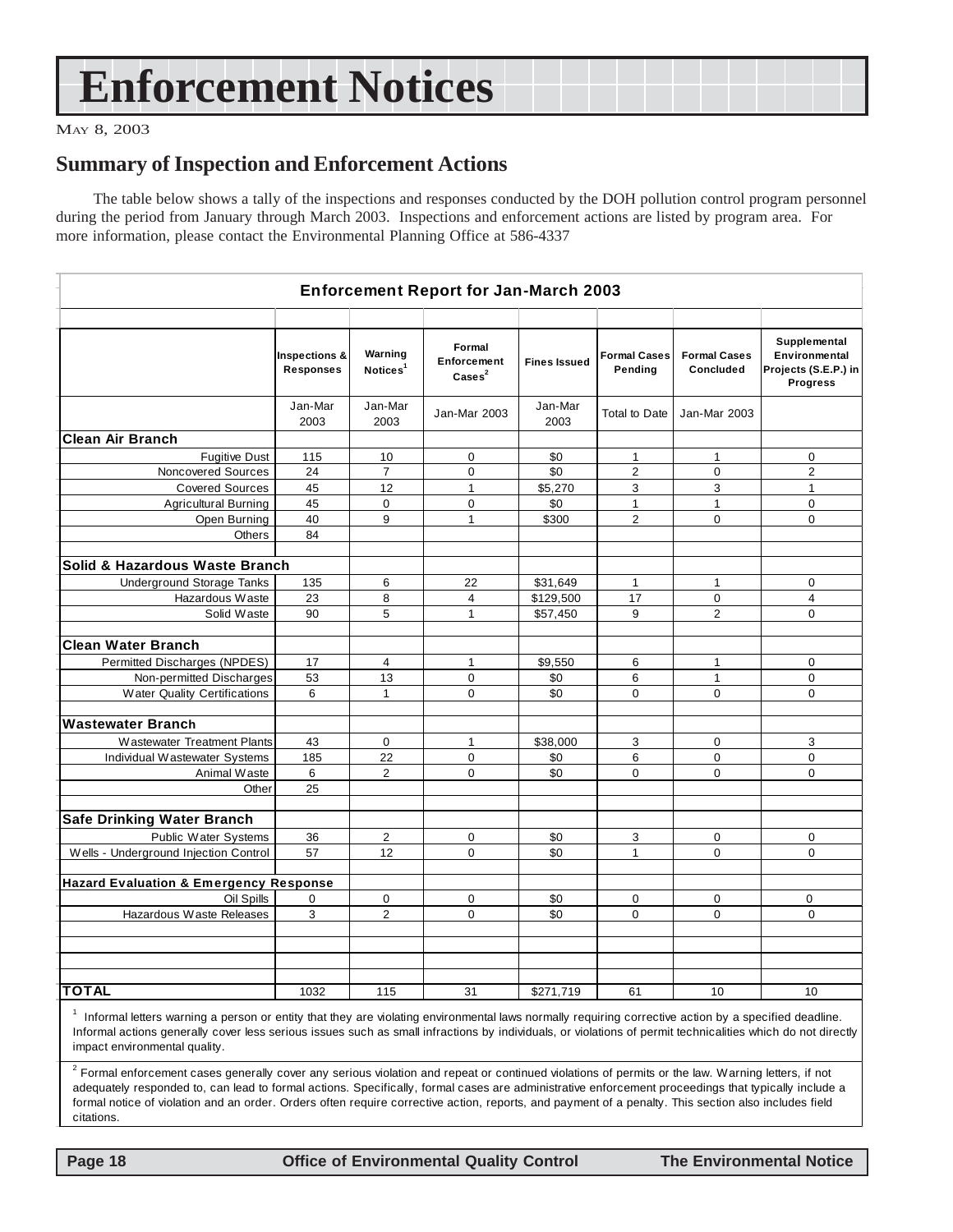## **Enforcement Notices**

### <span id="page-18-0"></span>**Formal Enforcement Actions and Settlements Completed by DOH**

Notices of Violation issued from January through March 2003 are summarized below. The summaries do not constitute exact descriptions of the violations. For complete and accurate descriptions, please contact DOH at 586-4337 regarding copies of the violation notices.

#### *Clean Air Branch*

On January 14, 2003, a Notice was served to **Grace Pacific Corporation of Honolulu** for violations at their Makakilo A.C. plant located at 91-920 Farrington Highway in Ewa. In 1999 they were cited for failing to conduct the required performance test at the plant. In April 2001 to December 2001, they also exceeded the permit limit for the hot oil heater. They were ordered to take corrective action and pay a fine of \$5,720.00.

#### *Clean Water Branch*

On January 29, 2003, a Notice of Violation was served to **Maryl Pacific Constructors, Inc.** regarding violations of its Notice of General Permit Conditions on January 21, 2000, February 2, 2000, February 15, 2000, February 17, and March 15, 2000. On March 15 they also were cited for discharges of construction related debris and sediment into a concrete lined drainage ditch and a catch basin inlet that tie Big K-Mart Store construction project located in Kapolei. They were ordered to pay a penalty of \$26,002 and submit a plan to prevent future violations.

On February 4, 2003, an Amended Notice and Finding of Violation was served to **West Hawaii Utility Company, West Hawaii Sewer Company**, and the **County of Hawaii** regarding wastewater systems, discharges of raw wastewater into State Waters, wastewater spills to the ground, and other permit violations and exceedences. A hearing was held on February 19, 2003, but the penalty has not yet been set.

On February 5, 2003, a Notice of Violation was sent to **Safeway, Inc.** for discharging pollutants, including polychlorinated biphenyl (PCB), from their property located at 46-065 Kamehameha Highway, Kaneohe, into Kaneohe Bay. They were ordered to take corrective action, and appear at a hearing, to be held at a later date, to determine the penalty.

On March 13, 2003, a Notice and Finding of Violation was served to **Brewer Environmental Industries, LLC** for

authorizing a discharge of storm water runoff associated with industrial activity from its facility located at Kapolei. The facility had not authorization for discharges of pH outside the range set out by the Notice of General Permit Coverage (NGPC). An Order was given to pay a penalty of \$9,550, report on the steps to stop these discharges, and describe what actions will be taken to prevent future discharges to state waters.

#### *Solid and Hazardous Waste Branch*

On January 17, 2003, a Complaint was sent to **Chevron USA, Inc.** for violations at the Hawaiian Refinery at 91-480 Malakole Street in Kapolei. They were cited for failure to make a hazardous waste determination and treating hazardous waste without a permit, and failure to complete the biennial report properly. They were ordered to pay a sum of \$37,000, submit the necessary reports to DOH to be in compliance.

On February 11, 2003, a Complaint was sent to **Global Environmental Services Group, LLC** for improper use of the hazardous waste manifest in transporting mercury waste. They were assessed an administrative penalty of \$22,500 and submit to DOH a procedure that will be followed for transporting hazardous waste to ensure that Uniform Hazardous Waste Manifests will be used properly.

Also on February 11, 2003, a Complaint was served to **Chevron USA Products Company** at 91-480 Malakole Street in Kapolei for a violation at their Port Allen Terminal facility in Eleele, Kauai. They were cited for improper maintenance and operation of the facility and disposal of hazardous waste without a permit. They were ordered to pay a fine of \$22,500 and to provide a hazardous waste management plan to DOH. They are also not allowed to treat, store and dispose of any hazardous waste.

#### *Wastewater Branch*

On March 7, 2003, a Notice of Violation was sent to **Wavecrest Resort, Inc.** in Ualapu'e, Molokai, regarding the unauthorized construction and use of a new wastewater treatment system. The system did not meet the requirements for sludge holding, aeration tank biochemical oxygen demand loading, final settling tank detention time and surface overflow rate, and primary and backup disposal capacity for peak flows. They were ordered to submit an action plan for compliance, make the necessary correction, and pay a fine of \$38,000.00.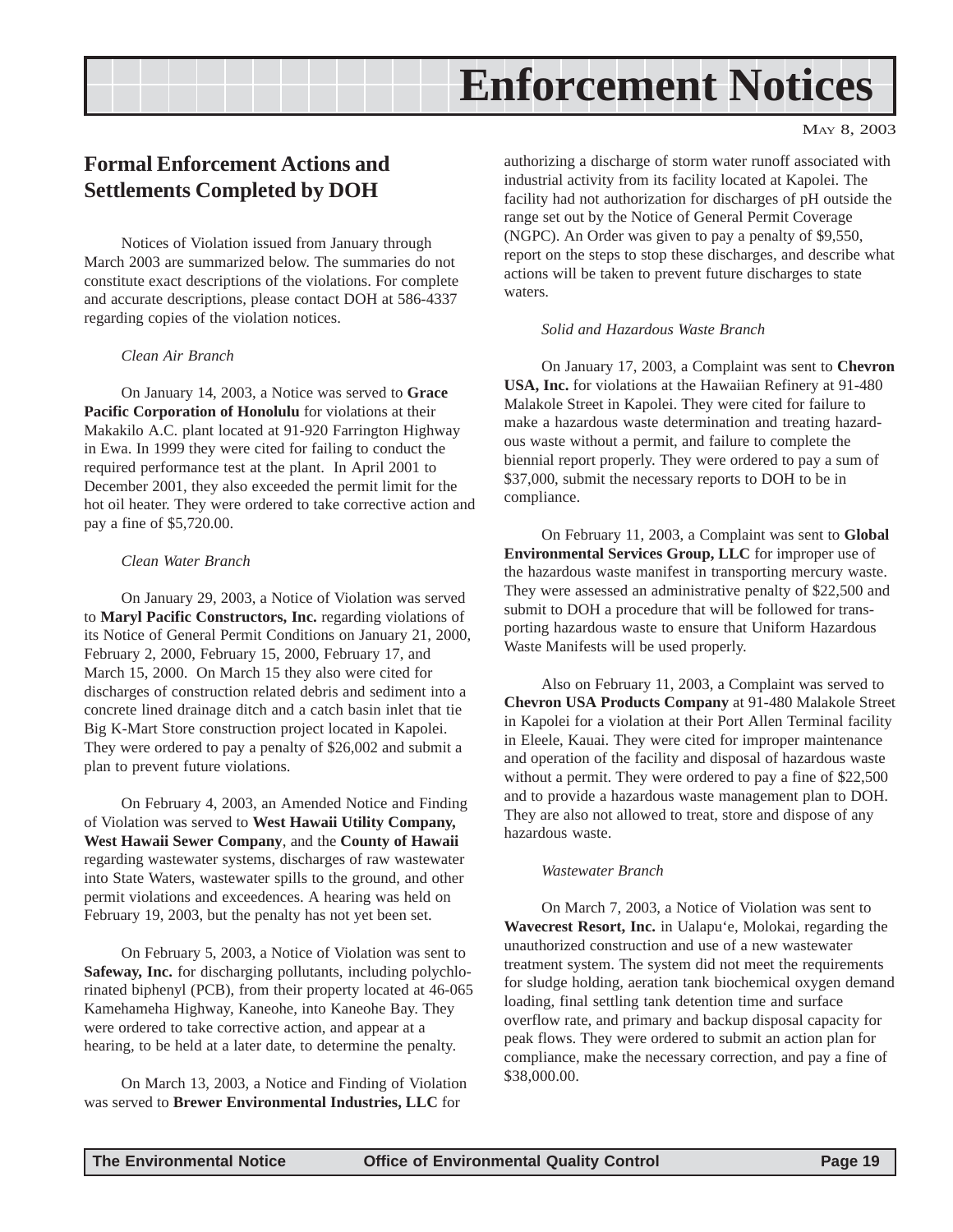## <span id="page-19-0"></span>**Coastal Zone News**

MAY 8, 2003

### **Special Management Area (SMA) Minor Permits**

Pursuant to Hawai'i Revised Statute (HRS) 205A-30, the following is a list of SMA Minor permits that have been approved or are pending by the respective county/state agency. For more information about any of the listed permits, please contact the appropriate county/state Planning Department. City & County of Honolulu (523-4131); Hawai'i County (961-8288); Kaua'i County (241-6677); Maui County (270-7735); Kakaako (587-2878).

| Location (TMK)                   | <b>Description (File No.)</b>                                    | <b>Applicant/Agent</b>               |
|----------------------------------|------------------------------------------------------------------|--------------------------------------|
| Kauai: Lawai (2-6-5-1)           | Rock wall and metal gates (2003-28)                              | John Van Cleave                      |
| Kauai: Wainiha (5-8-9-17)        | $2nd$ dwelling (2003-30)                                         | Chuck Walli                          |
| Maui: Kihei (3-9-2-28)           | New lanai (SM2 20030052)                                         | <b>Island Design Center</b>          |
| Maui: Kihei (3-9-2-101)          | Enhancement of a wetland (SM2 20030053)                          | Stinson, James W.                    |
| Maui: Kihei (2-1-8-105)          | Keiki swimming pool (SM2 20030054)                               | Cooper, Martin V.                    |
| Maui: Haiku (2-8-3-6)            | Construction of well & water tank (SM2<br>20030055)              | Summit Trade Inc.                    |
| Maui: Lahaina (4-6-28-28)        | Alteration & $2nd$ flr addition (SM2 20030056)                   | Peters, George                       |
| Maui: Paia (2-6-3-56)            | Exterior renovation (SM2 20030057)                               | Kaohu Building Co.                   |
| Maui: Haiku (1-2-2-47)           | Install utility pole (SM2 20030058)                              | Ebrus, Carl                          |
| Maui: Lahaina (4-3-5-29)         | Extend existing deck (SM2 20030059)                              | Nieder, William                      |
| Maui: Sprecklessville (3-8-2-72) | Demo & construction of dwelling (SMX 20030218)<br>Pending.       | Cirrus, LLC                          |
| Maui: (2-9-11-27)                | Construct 500 sq. ft. cottage (SMX 20030220)<br>Pending.         | Peters, George                       |
| Maui: Lahaina (4-4-8-1)          | Renovation (SMX 20030224) Pending.                               | Bauer, Ryan                          |
| Maui: Kihei (3-9-17-32)          | Alterations (SMX 20030225) Pending.                              | Swartz, Veia                         |
| Maui: Kihei (3-9-30-36)          | Dwelling, garage, covered lanai (SMX 200302556)<br>Pending.      | Spencer, Alan                        |
| Maui: (4-9-17-2 and 6)           | Repair boating facility, etc., (SMX 20030228)<br>Pending.        | <b>State DBOR</b>                    |
| Maui: Kapalua (4-2-7-31)         | Swimming pool, spa (SMX 20030229) Pending.                       | Heintzman, Marty                     |
| Maui: Kihei (3-9-17-90)          | Storage building (SMX 20030231) Pending.                         | Zakian, Gary W.                      |
| Maui: Kihei (3-9-17-27)          | Storage building (SMX 20030232) Pending.                         | Zakian, Gary W.                      |
| Maui: Kihei (3-9-28-79)          | Dwelling, retaining wall (SMX 20030233) Pending.                 | Larsen, Kim                          |
| Maui: Lahaina (4-3-15-7)         | Dwelling addition (SMX 20030236) Pending.                        | Schulz, Uwe                          |
| Maui: Nahiku (1-2-2-44)          | Farm dwelling, covered lanai, carport (SMX<br>20030237) Pending. | Hill, Douglas B.                     |
| Maui: Lahaina (4-6-9-8)          | Interior renovation (SMX 20030239) Pending.                      | Loesberg, Fred W.                    |
| Maui: Ulumalu (2-8-3-6)          | 2 <sup>nd</sup> farm dwelling (SMX 20030240) Pending.            | Stream Resources, Inc.               |
| Maui: Kihei (3-9-48-123)         | Accessory dwelling (SMX 20030242) Pending.                       | Roppolo Jr., Robert                  |
| Maui: Kihei (3-9-30-26)          | Accessory dwelling (SMX 20030243) Pending.                       | Wagner, Nick                         |
| Maui: Kihei (3-9-42-54)          | Renovation (SMX 20030244) Pending.                               | Chu, Daniel                          |
| Maui: Haiku (2-8-4-87)           | Storage shed (SMX 20030245) Pending.                             | Karen Jennings                       |
| Maui: Kihei (3-9-5-12)           | Additions (SMX 20030246) Pending.                                | Radford, Foster                      |
| Maui: Lahaina (4-6-2-7)          | Renovations (SMX 20030247) Pending.                              | <b>Engineering Dynamics</b><br>Corp. |